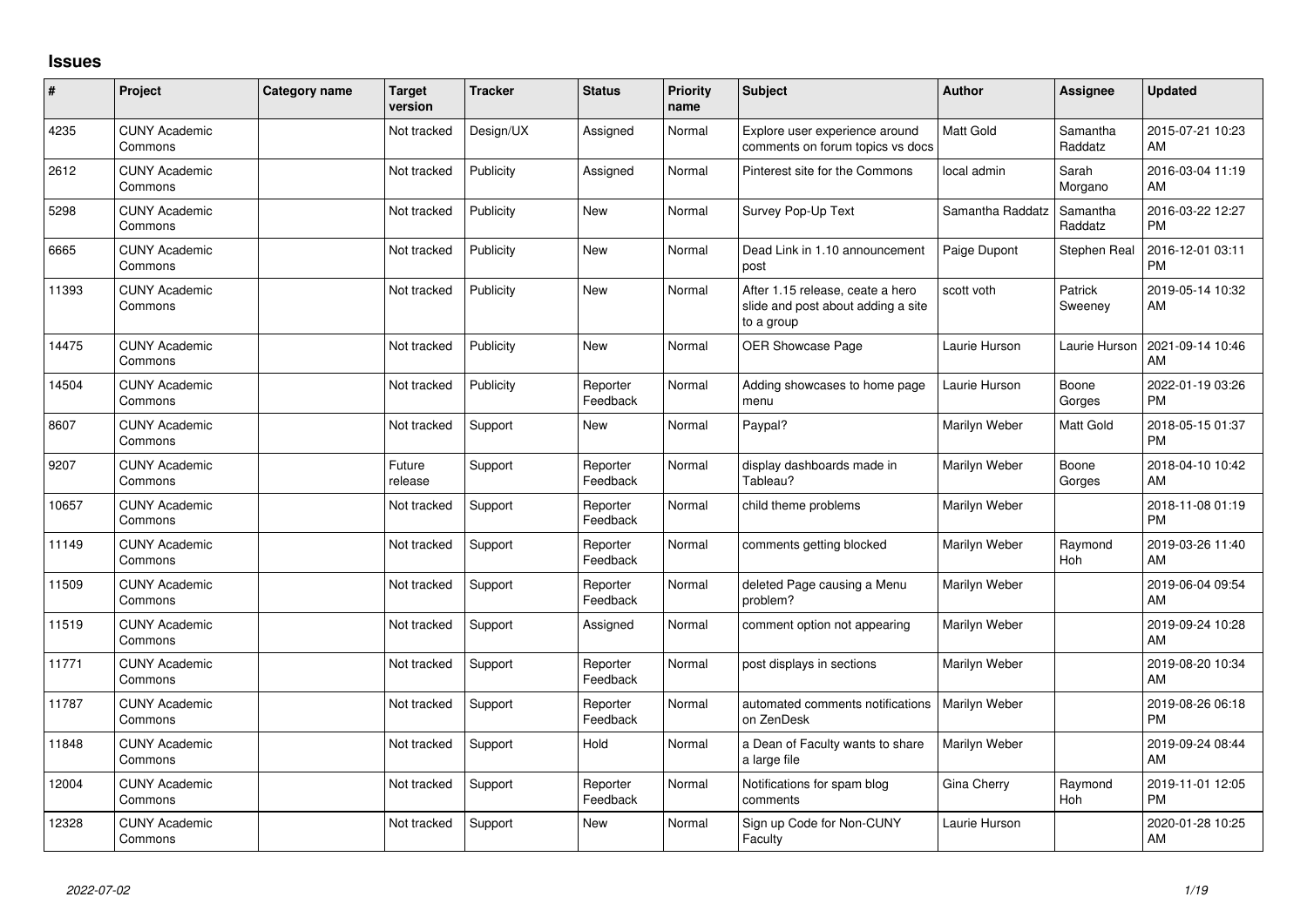| #     | Project                         | Category name | <b>Target</b><br>version | <b>Tracker</b> | <b>Status</b>        | <b>Priority</b><br>name | <b>Subject</b>                                                    | <b>Author</b> | <b>Assignee</b> | <b>Updated</b>                |
|-------|---------------------------------|---------------|--------------------------|----------------|----------------------|-------------------------|-------------------------------------------------------------------|---------------|-----------------|-------------------------------|
| 12352 | <b>CUNY Academic</b><br>Commons |               | Not tracked              | Support        | <b>New</b>           | Normal                  | "posts list" page builder block<br>option                         | Marilyn Weber |                 | 2020-02-03 01:29<br><b>PM</b> |
| 12484 | <b>CUNY Academic</b><br>Commons |               | Not tracked              | Support        | Reporter<br>Feedback | Normal                  | Sign up Code for COIL Course<br>starting in March                 | Laurie Hurson | Matt Gold       | 2020-03-02 02:26<br><b>PM</b> |
| 13034 | <b>CUNY Academic</b><br>Commons |               | Not tracked              | Support        | Reporter<br>Feedback | Normal                  | a site is asking people to join the<br>Commons to get a download  | Marilyn Weber |                 | 2020-07-12 07:23<br>AM        |
| 13255 | <b>CUNY Academic</b><br>Commons |               | Not tracked              | Support        | Reporter<br>Feedback | Normal                  | Accessibility problems                                            | Marilyn Weber |                 | 2020-09-01 05:48<br><b>PM</b> |
| 13286 | <b>CUNY Academic</b><br>Commons |               | Not tracked              | Support        | <b>New</b>           | Normal                  | problem connecting with<br>WordPress app                          | Marilyn Weber | Raymond<br>Hoh  | 2020-09-08 11:16<br>AM        |
| 14398 | <b>CUNY Academic</b><br>Commons |               | Not tracked              | Support        | Reporter<br>Feedback | Normal                  | Events plug-in notification problem                               | Marilyn Weber |                 | 2021-05-11 11:21<br>AM        |
| 14538 | <b>CUNY Academic</b><br>Commons |               | Not tracked              | Support        | Reporter<br>Feedback | Normal                  | <b>Weebly To Commons</b>                                          | Laurie Hurson |                 | 2021-09-14 10:47<br>AM        |
| 14784 | <b>CUNY Academic</b><br>Commons |               |                          | Support        | Reporter<br>Feedback | Normal                  | User report of logo problem when<br>using Customizer theme        | Marilyn Weber |                 | 2021-09-17 10:25<br>AM        |
| 14842 | <b>CUNY Academic</b><br>Commons |               | Not tracked              | Support        | Reporter<br>Feedback | Normal                  | Question about widgets and block<br>editor                        | Gina Cherry   |                 | 2021-10-06 03:01<br><b>PM</b> |
| 14900 | <b>CUNY Academic</b><br>Commons |               | Not tracked              | Support        | Reporter<br>Feedback | Normal                  | previous theme?                                                   | Marilyn Weber |                 | 2021-10-25 10:31<br>AM        |
| 15045 | <b>CUNY Academic</b><br>Commons |               |                          | Support        | <b>New</b>           | Normal                  | no result for KCeL in the search<br>box on the commons            | Marilyn Weber |                 | 2021-12-10 11:29<br>AM        |
| 15169 | <b>CUNY Academic</b><br>Commons |               | 2.0.3                    | Support        | Reporter<br>Feedback | Normal                  | new Prelude website zipfiles for<br>custom theme and other files. | Marilyn Weber |                 | 2022-06-29 11:32<br>AM        |
| 15176 | <b>CUNY Academic</b><br>Commons |               | Not tracked              | Support        | Reporter<br>Feedback | Normal                  | Archiving Q Writing & Old<br>Wordpress Sites on the Commons       | Laurie Hurson |                 | 2022-02-08 10:28<br>AM        |
| 15260 | <b>CUNY Academic</b><br>Commons |               |                          | Support        | Reporter<br>Feedback | Normal                  | Diacritical markings   European<br><b>Stages</b>                  | Marilyn Weber |                 | 2022-02-04 08:16<br>AM.       |
| 15370 | <b>CUNY Academic</b><br>Commons |               |                          | Support        | Reporter<br>Feedback | Normal                  | All-in-One Event Calendar?                                        | Marilyn Weber |                 | 2022-02-17 11:03<br><b>AM</b> |
| 15565 | <b>CUNY Academic</b><br>Commons |               |                          | Support        | <b>New</b>           | Normal                  | Events - send updates to an email<br>listserv                     | Marilyn Weber |                 | 2022-03-10 01:06<br><b>PM</b> |
| 15655 | <b>CUNY Academic</b><br>Commons |               | 2.0.3                    | Support        | Reporter<br>Feedback | Normal                  | Event Aggregator plugin?                                          | Marilyn Weber |                 | 2022-06-29 11:32<br>AM        |
| 15685 | <b>CUNY Academic</b><br>Commons |               |                          | Support        | <b>New</b>           | High                    | problem with chrome?                                              | Marilyn Weber |                 | 2022-04-25 03:40<br><b>PM</b> |
| 15816 | <b>CUNY Academic</b><br>Commons |               | Not tracked              | Support        | <b>New</b>           | Normal                  | slow loading at SPS                                               | Marilyn Weber |                 | 2022-04-05 01:26<br>PM        |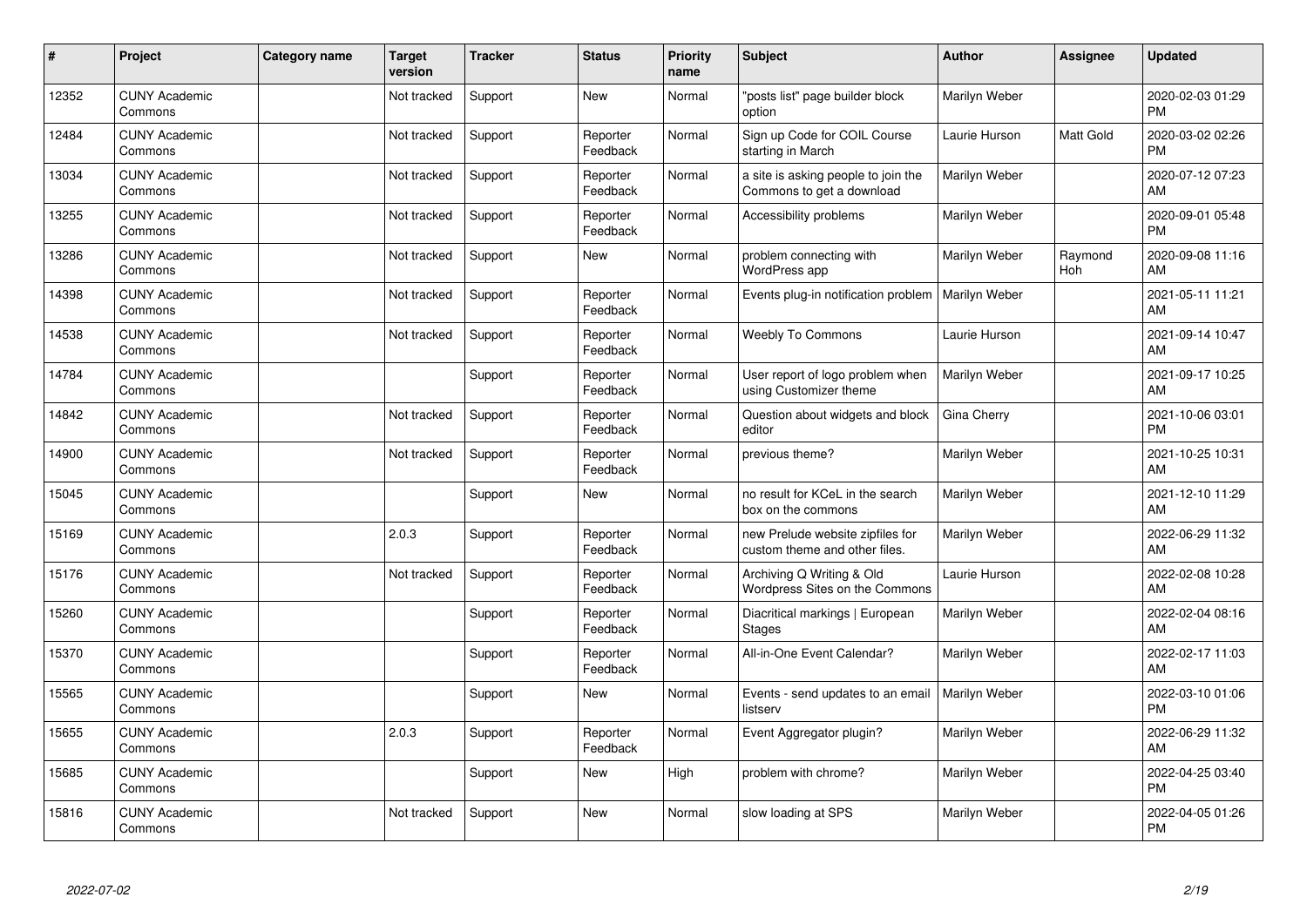| #     | Project                                                                 | Category name | <b>Target</b><br>version | <b>Tracker</b> | <b>Status</b>        | Priority<br>name | <b>Subject</b>                                                                                                                               | <b>Author</b>           | <b>Assignee</b>     | <b>Updated</b>                |
|-------|-------------------------------------------------------------------------|---------------|--------------------------|----------------|----------------------|------------------|----------------------------------------------------------------------------------------------------------------------------------------------|-------------------------|---------------------|-------------------------------|
| 16099 | <b>CUNY Academic</b><br>Commons                                         |               |                          | Support        | Reporter<br>Feedback | Normal           | request for Newsletter Glue                                                                                                                  | Marilyn Weber           |                     | 2022-05-13 12:14<br><b>PM</b> |
| 16110 | <b>CUNY Academic</b><br>Commons                                         |               |                          | Support        | Reporter<br>Feedback | Normal           | remove Creative Commons<br>license from pages?                                                                                               | Marilyn Weber           | Raymond<br>Hoh      | 2022-05-17 06:11<br><b>PM</b> |
| 12062 | AD/O365 Transition<br>from NonMatric to<br><b>Matriculated Students</b> |               |                          | Feature        | In Progress          | Normal           | create solution and console<br>project                                                                                                       | Emilio Rodriguez        | Emilio<br>Rodriguez | 2019-11-12 03:56<br><b>PM</b> |
| 7828  | <b>CUNY Academic</b><br>Commons                                         |               | Not tracked              | Feature        | Assigned             | Normal           | Theme Assessment 2017                                                                                                                        | Margaret Galvan         | Margaret<br>Galvan  | 2017-05-02 10:41<br><b>PM</b> |
| 8837  | <b>CUNY Academic</b><br>Commons                                         |               | Not tracked              | Feature        | Assigned             | Normal           | Create a form to request info from<br>people requesting premium<br>themes and plugins                                                        | Matt Gold               | Marilyn<br>Weber    | 2017-11-14 03:35<br><b>PM</b> |
| 9908  | <b>CUNY Academic</b><br>Commons                                         |               | Not tracked              | Feature        | <b>New</b>           | Normal           | Is it possible to send email<br>updates to users (or an email<br>address not on the list) for only a<br>single page AFTER being<br>prompted? | <b>Michael Shields</b>  | scott voth          | 2018-06-11 01:34<br><b>PM</b> |
| 10368 | <b>CUNY Academic</b><br>Commons                                         |               | Future<br>release        | Feature        | Assigned             | Normal           | Use ORCID data to populate<br>academic profile page                                                                                          | Stephen Francoeur       | Boone<br>Gorges     | 2018-09-25 01:53<br>PM        |
| 11131 | <b>CUNY Academic</b><br>Commons                                         |               | Future<br>release        | Feature        | Reporter<br>Feedback | Normal           | Image Annotation Plugins                                                                                                                     | Laurie Hurson           |                     | 2019-02-26 11:33<br>AM        |
| 11517 | <b>CUNY Academic</b><br>Commons                                         |               | Not tracked              | Feature        | Assigned             | Normal           | wp-accessibility plugin should not<br>strip 'target="_blank" by default                                                                      | <b>Boone Gorges</b>     | Laurie Hurson       | 2019-09-24 09:57<br>AM        |
| 12911 | <b>CUNY Academic</b><br>Commons                                         |               | Not tracked              | Feature        | <b>New</b>           | Normal           | Block access to xmlrpc.php based<br>on User-Agent                                                                                            | <b>Boone Gorges</b>     | Boone<br>Gorges     | 2020-06-09 05:12<br><b>PM</b> |
| 13912 | <b>CUNY Academic</b><br>Commons                                         |               | Not tracked              | Feature        | Hold                 | Low              | posting "missed schedule"                                                                                                                    | Marilyn Weber           |                     | 2021-02-23 10:46<br>AM        |
| 14394 | <b>CUNY Academic</b><br>Commons                                         |               | Not tracked              | Feature        | New                  | Normal           | Commons News Site - redesign                                                                                                                 | scott voth              | scott voth          | 2021-09-14 10:46<br>AM        |
| 15613 | <b>CUNY Academic</b><br>Commons                                         |               | 2.0.3                    | Feature        | Reporter<br>Feedback | Normal           | Adding "Passster" plugin                                                                                                                     | Laurie Hurson           |                     | 2022-06-29 11:32<br>AM        |
| 15883 | <b>CUNY Academic</b><br>Commons                                         |               | 2.1.0                    | Feature        | <b>New</b>           | Normal           | Release BPGES update                                                                                                                         | <b>Boone Gorges</b>     | Boone<br>Gorges     | 2022-05-26 10:39<br>AM        |
| 15923 | <b>CUNY Academic</b><br>Commons                                         |               | Not tracked              | Feature        | Reporter<br>Feedback | Normal           | <b>Bellows Plugin Adjustments</b>                                                                                                            | Laurie Hurson           |                     | 2022-04-20 10:10<br>AM        |
| 16092 | <b>CUNY Academic</b><br>Commons                                         |               | Future<br>release        | Feature        | Hold                 | Normal           | Don't show main site in Site<br>search results                                                                                               | Boone Gorges            | Boone<br>Gorges     | 2022-05-17 03:12<br><b>PM</b> |
| 16290 | <b>CUNY Academic</b><br>Commons                                         |               |                          | Feature        | Reporter<br>Feedback | Normal           | Add Table Of Contents Block<br>plug-in                                                                                                       | Raffi<br>Khatchadourian |                     | 2022-06-24 10:26<br>AM        |
| 11968 | JustPublics@365<br>MediaCamp                                            |               |                          | Feature        | New                  | Normal           | Nanoscience Retractable Display<br>Unit                                                                                                      | Donald Cherry           | Bonnie<br>Eissner   | 2021-02-19 08:50<br>AM        |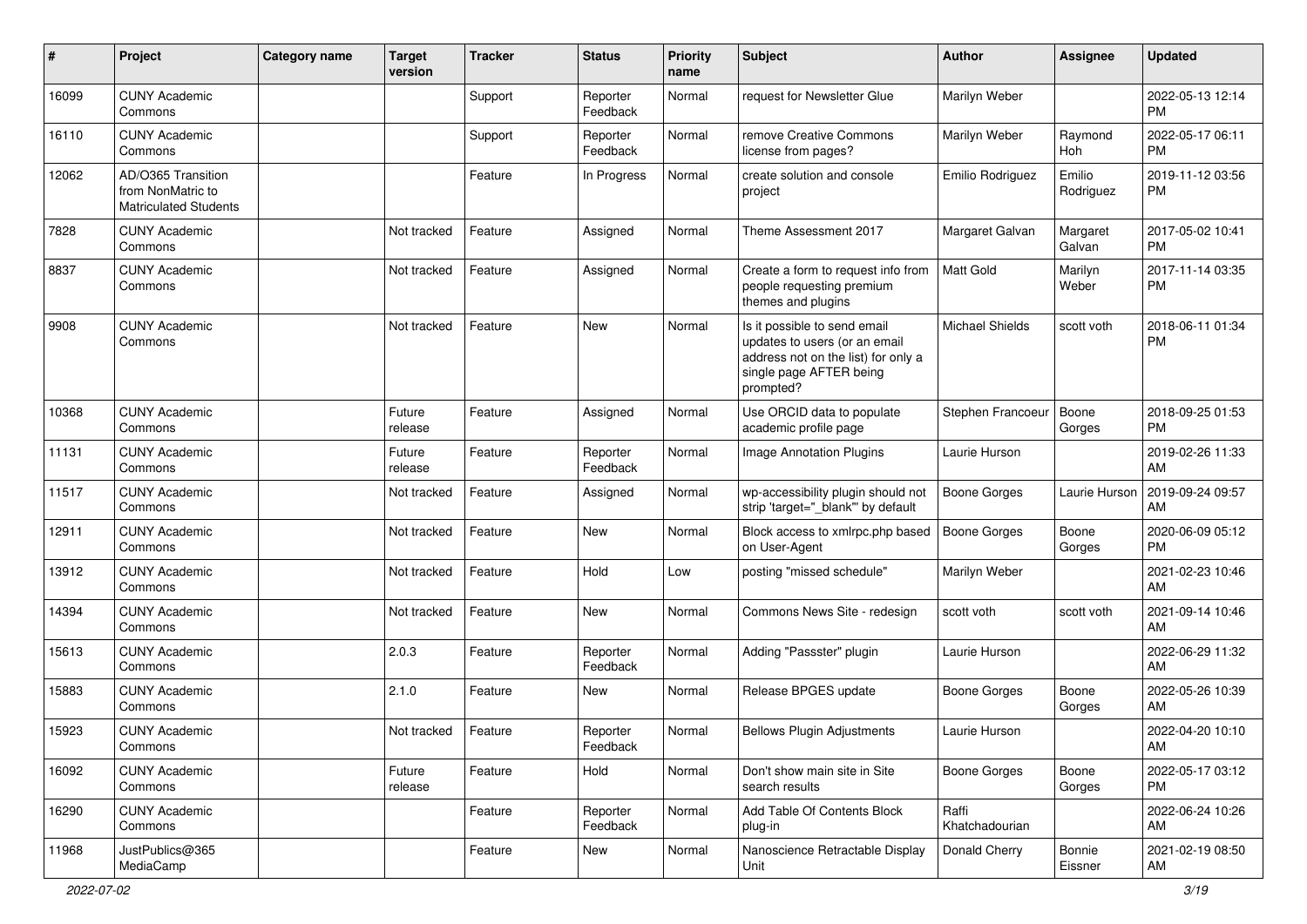| $\#$  | Project                         | <b>Category name</b> | <b>Target</b><br>version | Tracker    | <b>Status</b>        | <b>Priority</b><br>name | <b>Subject</b>                                                               | <b>Author</b>           | <b>Assignee</b> | <b>Updated</b>                |
|-------|---------------------------------|----------------------|--------------------------|------------|----------------------|-------------------------|------------------------------------------------------------------------------|-------------------------|-----------------|-------------------------------|
| 2571  | <b>NYCDH Community</b><br>Site  |                      |                          | Feature    | Assigned             | Normal                  | Add Google custom search box to<br>homepage                                  | <b>Mark Newton</b>      | Raymond<br>Hoh  | 2013-05-18 07:49<br><b>PM</b> |
| 2573  | <b>NYCDH Community</b><br>Site  |                      |                          | Feature    | Reporter<br>Feedback | Normal                  | Add dh nyc twitter list feed to site                                         | <b>Mark Newton</b>      | Matt Gold       | 2013-05-16 11:42<br><b>PM</b> |
| 2574  | NYCDH Community<br>Site         |                      |                          | Feature    | Assigned             | Normal                  | Add Way to Upload Files to<br>Groups                                         | <b>Mark Newton</b>      | Raymond<br>Hoh  | 2013-05-18 07:46<br><b>PM</b> |
| 2577  | <b>NYCDH Community</b><br>Site  |                      |                          | Feature    | Assigned             | Low                     | Investigate Potential to Add Links<br>to the Forum                           | Mark Newton             | Alex Gil        | 2013-05-16 09:40<br><b>PM</b> |
| 6644  | <b>CUNY Academic</b><br>Commons |                      | Not tracked              | Bug        | Reporter<br>Feedback | High                    | White Screen at Login Pge                                                    | Luke Waltzer            | Raymond<br>Hoh  | 2016-11-21 10:34<br><b>PM</b> |
| 10262 | <b>CUNY Academic</b><br>Commons |                      | Not tracked              | Bug        | Reporter<br>Feedback | Normal                  | Newsletter Plugin: Broken Image<br>at Bottom of All Newsletters              | Mark Webb               | Raymond<br>Hoh  | 2018-08-30 05:17<br><b>PM</b> |
| 10678 | <b>CUNY Academic</b><br>Commons |                      | Not tracked              | <b>Bug</b> | Reporter<br>Feedback | High                    | Newsletter Plugin Not Sending<br>Out Newsletters                             | Mark Webb               | Boone<br>Gorges | 2019-09-16 09:38<br><b>PM</b> |
| 11392 | <b>CUNY Academic</b><br>Commons |                      | Future<br>release        | Bug        | New                  | Normal                  | Migrate users away from<br><b>StatPress</b>                                  | <b>Boone Gorges</b>     |                 | 2019-04-23 03:53<br><b>PM</b> |
| 11879 | <b>CUNY Academic</b><br>Commons |                      | Not tracked              | Bug        | <b>New</b>           | Normal                  | Hypothesis comments appearing<br>on multiple, different pdfs across<br>blogs | Laurie Hurson           | Laurie Hurson   | 2019-09-19 02:39<br>PM        |
| 12198 | <b>CUNY Academic</b><br>Commons |                      | Not tracked              | <b>Bug</b> | Reporter<br>Feedback | Normal                  | Duplicate listing in My Sites                                                | Tom Harbison            |                 | 2019-12-09 05:50<br><b>PM</b> |
| 12436 | <b>CUNY Academic</b><br>Commons |                      | Not tracked              | Bug        | Assigned             | Normal                  | Nightly system downtime                                                      | <b>Boone Gorges</b>     |                 | 2020-08-01 09:30<br>AM        |
| 13949 | <b>CUNY Academic</b><br>Commons |                      | Not tracked              | Bug        | New                  | Normal                  | Continued debugging of runaway<br>MySQL connections                          | <b>Matt Gold</b>        | Boone<br>Gorges | 2021-09-14 10:42<br>AM        |
| 14629 | <b>CUNY Academic</b><br>Commons |                      | Not tracked              | Bug        | Reporter<br>Feedback | Normal                  | Possible Post Order Bug?                                                     | <b>Syelle Graves</b>    |                 | 2021-09-14 10:47<br>AM        |
| 14792 | <b>CUNY Academic</b><br>Commons |                      |                          | Bug        | New                  | Normal                  | Inconsistent email notifications<br>from gravity forms                       | Raffi<br>Khatchadourian |                 | 2021-10-04 01:50<br><b>PM</b> |
| 14936 | <b>CUNY Academic</b><br>Commons |                      |                          | <b>Bug</b> | New                  | Normal                  | Commons websites blocked by<br>SPS campus network                            | Laurie Hurson           |                 | 2021-11-03 03:57<br><b>PM</b> |
| 14940 | <b>CUNY Academic</b><br>Commons |                      |                          | Bug        | New                  | Normal                  | Discrepancy between Commons<br>profile "sites" and actual # of sites         | Laurie Hurson           |                 | 2021-11-08 11:09<br>AM        |
| 15757 | <b>CUNY Academic</b><br>Commons |                      |                          | <b>Bug</b> | New                  | Normal                  | Members # do not match                                                       | Laurie Hurson           |                 | 2022-03-30 04:52<br><b>PM</b> |
| 16294 | <b>CUNY Academic</b><br>Commons |                      |                          | <b>Bug</b> | New                  | Urgent                  | CAC is down                                                                  | Raffi<br>Khatchadourian |                 | 2022-06-27 02:00<br><b>PM</b> |
| 16307 | <b>CUNY Academic</b><br>Commons |                      |                          | <b>Bug</b> | New                  | Normal                  | Add brief messaging to<br>accept/decline group membership<br>requests        | Matt Gold               | Boone<br>Gorges | 2022-06-27 06:13<br><b>PM</b> |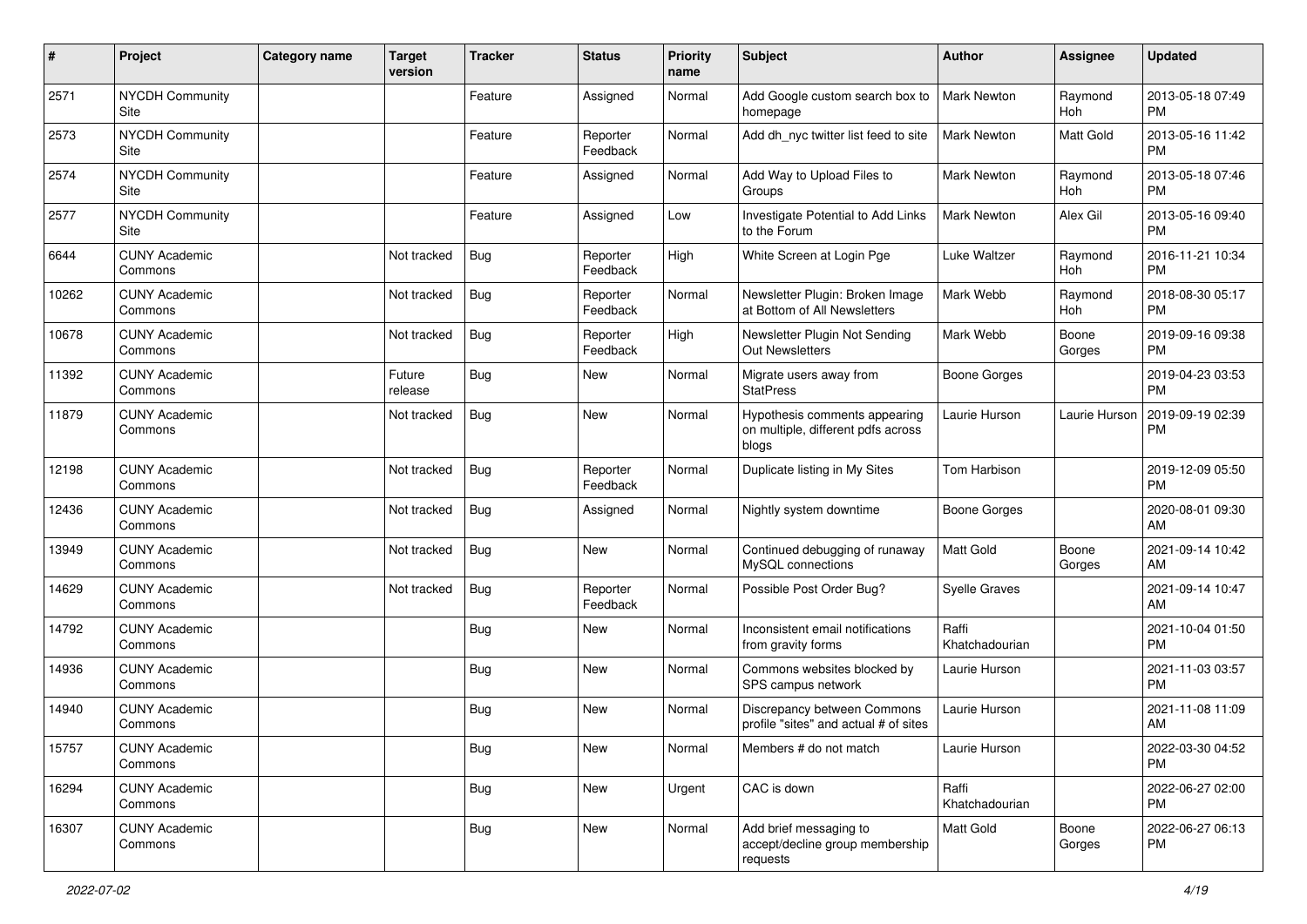| $\#$  | Project                         | <b>Category name</b>      | <b>Target</b><br>version | <b>Tracker</b> | <b>Status</b>        | Priority<br>name | <b>Subject</b>                                                                             | <b>Author</b>        | <b>Assignee</b>     | <b>Updated</b>                |
|-------|---------------------------------|---------------------------|--------------------------|----------------|----------------------|------------------|--------------------------------------------------------------------------------------------|----------------------|---------------------|-------------------------------|
| 16318 | <b>CUNY Academic</b><br>Commons |                           |                          | <b>Bug</b>     | New                  | Normal           | Unable to Access block editor or<br>embed YouTube videos in new<br>pages, in one site only | <b>Syelle Graves</b> |                     | 2022-07-01 06:53<br>PM.       |
| 2576  | <b>NYCDH Community</b><br>Site  |                           |                          | Bug            | Hold                 | Low              | Test Next Button in Javascript<br><b>Tutorial Under Activities</b>                         | Mark Newton          | Alex Gil            | 2013-05-18 02:55<br><b>PM</b> |
| 2618  | <b>NYCDH Community</b><br>Site  |                           |                          | <b>Bug</b>     | Assigned             | Low              | Mark blogs as spam when created<br>by users marked as spam                                 | <b>Matt Gold</b>     | Boone<br>Gorges     | 2013-06-09 11:38<br><b>PM</b> |
| 8992  | NYCDH Community<br>Site         |                           |                          | Bug            | Assigned             | Normal           | Multiple RBE error reports                                                                 | Matt Gold            | Raymond<br>Hoh      | 2017-12-11 05:43<br><b>PM</b> |
| 2666  | <b>CUNY Academic</b><br>Commons | About page                | Not tracked              | Documentation  | Assigned             | Normal           | <b>Update About Text</b>                                                                   | Chris Stein          | Luke Waltzer        | 2016-03-04 11:19<br>AM        |
| 10839 | <b>CUNY Academic</b><br>Commons | About page                | Not tracked              | Support        | New                  | Normal           | <b>Mission Statement Needs</b><br>Revision                                                 | scott voth           | Matt Gold           | 2018-12-26 10:58<br>AM        |
| 8900  | <b>CUNY Academic</b><br>Commons | Accessibility             | Future<br>release        | Feature        | Assigned             | Normal           | Look into tools to enforce<br>accessibility in WP environment                              | Matt Gold            | Boone<br>Gorges     | 2022-04-26 11:59<br>AM        |
| 8901  | <b>CUNY Academic</b><br>Commons | Accessibility             | Future<br>release        | Feature        | Assigned             | Normal           | Theme analysis for accessibility                                                           | Matt Gold            | Boone<br>Gorges     | 2022-04-26 11:59<br>AM        |
| 15210 | <b>CUNY Academic</b><br>Commons | Analytics                 | Not tracked              | Design/UX      | <b>New</b>           | Normal           | Google Analytics improvements                                                              | Colin McDonald       | Boone<br>Gorges     | 2022-05-24 10:47<br>AM        |
| 4070  | <b>CUNY Academic</b><br>Commons | Analytics                 | Not tracked              | Support        | Assigned             | Normal           | Request for JITP site analytics                                                            | Matt Gold            | Seth Persons        | 2016-02-23 03:09<br><b>PM</b> |
| 1460  | <b>CUNY Academic</b><br>Commons | Analytics                 | Future<br>release        | Feature        | Assigned             | Normal           | Update System Report                                                                       | <b>Brian Foote</b>   | Boone<br>Gorges     | 2015-11-09 06:13<br><b>PM</b> |
| 5581  | <b>CUNY Academic</b><br>Commons | Analytics                 | Future<br>release        | Feature        | Assigned             | Normal           | Explore alternatives to Google<br>Analytics                                                | Matt Gold            | Valerie<br>Townsend | 2020-04-17 03:12<br><b>PM</b> |
| 5679  | <b>CUNY Academic</b><br>Commons | Analytics                 | Not tracked              | Feature        | New                  | Normal           | Logged In Users for GA                                                                     | Valerie Townsend     | Valerie<br>Townsend | 2016-06-11 09:49<br>AM        |
| 4972  | <b>CUNY Academic</b><br>Commons | Analytics                 | Not tracked              | Bug            | New                  | Normal           | <b>Newsletter Analytics</b>                                                                | Stephen Real         | Matt Gold           | 2015-12-09 12:54<br><b>PM</b> |
| 7022  | <b>CUNY Academic</b><br>Commons | Announcements             | Future<br>release        | <b>Bug</b>     | New                  | Normal           | Sitewide announcements should<br>be displayed on, and dismissable<br>from, mapped domains  | <b>Boone Gorges</b>  | Boone<br>Gorges     | 2018-03-22 10:18<br>AM        |
| 4635  | <b>CUNY Academic</b><br>Commons | Authentication            | Future<br>release        | Feature        | New                  | Normal           | Allow non-WP authentication                                                                | Boone Gorges         | Sonja Leix          | 2019-03-01 02:05<br>PM        |
| 9720  | <b>CUNY Academic</b><br>Commons | Authentication            | Future<br>release        | Feature        | New                  | Normal           | The Commons should be an<br>oAuth provider                                                 | <b>Boone Gorges</b>  |                     | 2019-03-01 02:04<br>PM.       |
| 12350 | <b>CUNY Academic</b><br>Commons | Blogs (BuddyPress)        | Not tracked              | Support        | Reporter<br>Feedback | Normal           | URL creation problem                                                                       | Marilyn Weber        |                     | 2020-02-03 11:27<br>AM        |
| 6078  | <b>CUNY Academic</b><br>Commons | <b>Blogs (BuddyPress)</b> | Future<br>release        | Feature        | New                  | Normal           | <b>Explore Adding Network Blog</b><br>Metadata Plugin                                      | Luke Waltzer         | Luke Waltzer        | 2016-10-11 10:29<br><b>PM</b> |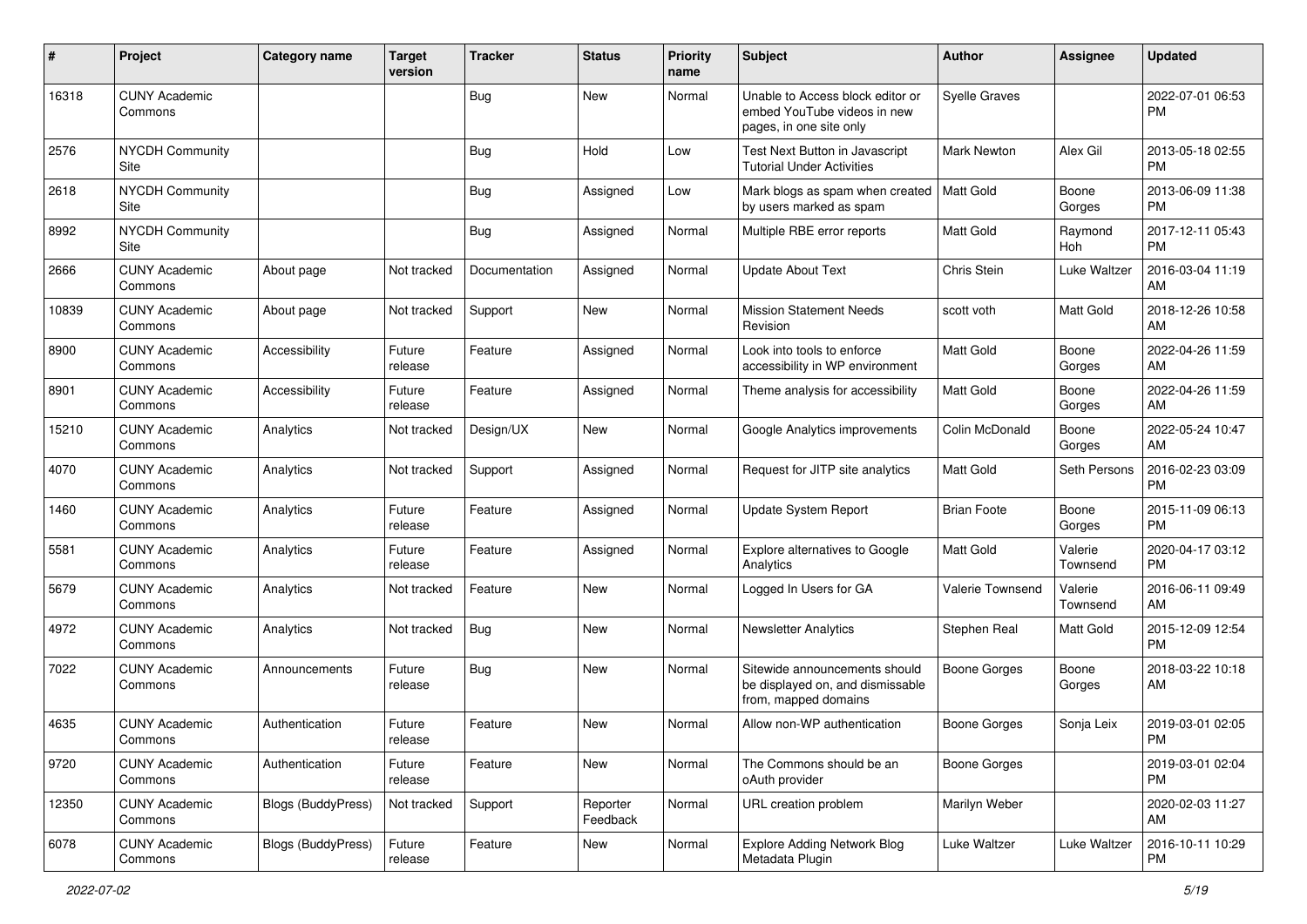| #     | Project                         | <b>Category name</b>      | <b>Target</b><br>version | <b>Tracker</b> | <b>Status</b> | <b>Priority</b><br>name | <b>Subject</b>                                                       | <b>Author</b>       | Assignee            | <b>Updated</b>                |
|-------|---------------------------------|---------------------------|--------------------------|----------------|---------------|-------------------------|----------------------------------------------------------------------|---------------------|---------------------|-------------------------------|
| 8835  | <b>CUNY Academic</b><br>Commons | <b>Blogs (BuddyPress)</b> | Future<br>release        | Feature        | New           | Normal                  | Extend cuny is shortlinks to sites                                   | Luke Waltzer        | Boone<br>Gorges     | 2022-04-26 11:59<br>AM        |
| 8836  | <b>CUNY Academic</b><br>Commons | Blogs (BuddyPress)        | Future<br>release        | Feature        | Assigned      | Normal                  | Redesign site launch process                                         | Matt Gold           | Boone<br>Gorges     | 2019-10-03 02:49<br><b>PM</b> |
| 5691  | <b>CUNY Academic</b><br>Commons | Blogs (BuddyPress)        | Future<br>release        | Bug            | Assigned      | High                    | Differing numbers on Sites display                                   | Matt Gold           | Raymond<br>Hoh      | 2016-06-13 01:37<br><b>PM</b> |
| 7624  | <b>CUNY Academic</b><br>Commons | BuddyPress (misc)         | Future<br>release        | Design/UX      | New           | Normal                  | <b>BP</b> Notifications                                              | Luke Waltzer        | Paige Dupont        | 2017-02-08 10:43<br><b>PM</b> |
| 58    | <b>CUNY Academic</b><br>Commons | BuddyPress (misc)         | Future<br>release        | Feature        | Assigned      | Low                     | Make member search sortable by<br>last name                          | Roberta Brody       | Boone<br>Gorges     | 2010-08-26 02:38<br><b>PM</b> |
| 310   | <b>CUNY Academic</b><br>Commons | BuddyPress (misc)         | Future<br>release        | Feature        | Assigned      | Low                     | <b>Friend Request Email</b>                                          | Matt Gold           | Samantha<br>Raddatz | 2015-11-09 05:08<br><b>PM</b> |
| 377   | <b>CUNY Academic</b><br>Commons | <b>BuddyPress (misc)</b>  | Future<br>release        | Feature        | Assigned      | Normal                  | Like buttons                                                         | Matt Gold           | Boone<br>Gorges     | 2010-11-16 05:13<br><b>PM</b> |
| 435   | <b>CUNY Academic</b><br>Commons | BuddyPress (misc)         | Future<br>release        | Feature        | Assigned      | Normal                  | Include Avatar Images in Forum<br><b>Post Notification Emails</b>    | <b>Matt Gold</b>    | Boone<br>Gorges     | 2010-12-08 12:40<br><b>PM</b> |
| 500   | <b>CUNY Academic</b><br>Commons | BuddyPress (misc)         | Future<br>release        | Feature        | Assigned      | Normal                  | <b>Export Group Data</b>                                             | Matt Gold           | Boone<br>Gorges     | 2010-12-19 12:09<br><b>PM</b> |
| 554   | <b>CUNY Academic</b><br>Commons | BuddyPress (misc)         | Future<br>release        | Feature        | Assigned      | Normal                  | Add Trackback notifications to<br>site-wide activity feed            | <b>Matt Gold</b>    | Boone<br>Gorges     | 2015-11-09 06:19<br><b>PM</b> |
| 599   | <b>CUNY Academic</b><br>Commons | <b>BuddyPress (misc)</b>  | Future<br>release        | Feature        | Assigned      | Normal                  | Consider adding rating plugins for<br><b>BuddyPress/BBPress</b>      | <b>Matt Gold</b>    | Boone<br>Gorges     | 2011-08-22 06:50<br><b>PM</b> |
| 635   | <b>CUNY Academic</b><br>Commons | BuddyPress (misc)         | Future<br>release        | Feature        | Assigned      | Normal                  | Big Blue Button -<br>Videoconferencing in Groups and<br><b>Blogs</b> | <b>Matt Gold</b>    | Boone<br>Gorges     | 2011-03-14 03:24<br><b>PM</b> |
| 1423  | <b>CUNY Academic</b><br>Commons | <b>BuddyPress (misc)</b>  | Future<br>release        | Feature        | Assigned      | Low                     | Show an avatar for pingback<br>comment activity items                | Boone Gorges        | <b>Tahir Butt</b>   | 2016-10-24 12:03<br><b>PM</b> |
| 2325  | <b>CUNY Academic</b><br>Commons | BuddyPress (misc)         | Future<br>release        | Feature        | Assigned      | Low                     | Profile should have separate fields<br>for first/last names          | local admin         | Boone<br>Gorges     | 2015-11-09 06:09<br><b>PM</b> |
| 11243 | <b>CUNY Academic</b><br>Commons | BuddyPress (misc)         | Future<br>release        | Bug            | New           | Normal                  | Audit bp-custom.php                                                  | Raymond Hoh         | Raymond<br>Hoh      | 2022-04-26 11:59<br>AM        |
| 4226  | <b>CUNY Academic</b><br>Commons | <b>BuddyPress Docs</b>    | Future<br>release        | Design/UX      | <b>New</b>    | Normal                  | Add option to connect a Doc with<br>a Group                          | Samantha Raddatz    | Samantha<br>Raddatz | 2015-09-09 04:08<br><b>PM</b> |
| 519   | <b>CUNY Academic</b><br>Commons | <b>BuddyPress Docs</b>    | Future<br>release        | Feature        | Assigned      | Low                     | TOC for individual docs - for new<br>BP "wiki-like" plugin           | scott voth          | Boone<br>Gorges     | 2015-11-09 05:54<br><b>PM</b> |
| 618   | <b>CUNY Academic</b><br>Commons | <b>BuddyPress Docs</b>    | Future<br>release        | Feature        | Assigned      | Normal                  | BuddyPress Docs: export formats                                      | <b>Boone Gorges</b> | Boone<br>Gorges     | 2015-11-09 05:38<br><b>PM</b> |
| 1417  | <b>CUNY Academic</b><br>Commons | <b>BuddyPress Docs</b>    | Future<br>release        | Feature        | Assigned      | Low                     | <b>Bulk actions for BuddyPress Docs</b>                              | Boone Gorges        | Boone<br>Gorges     | 2016-10-17 10:41<br>PM        |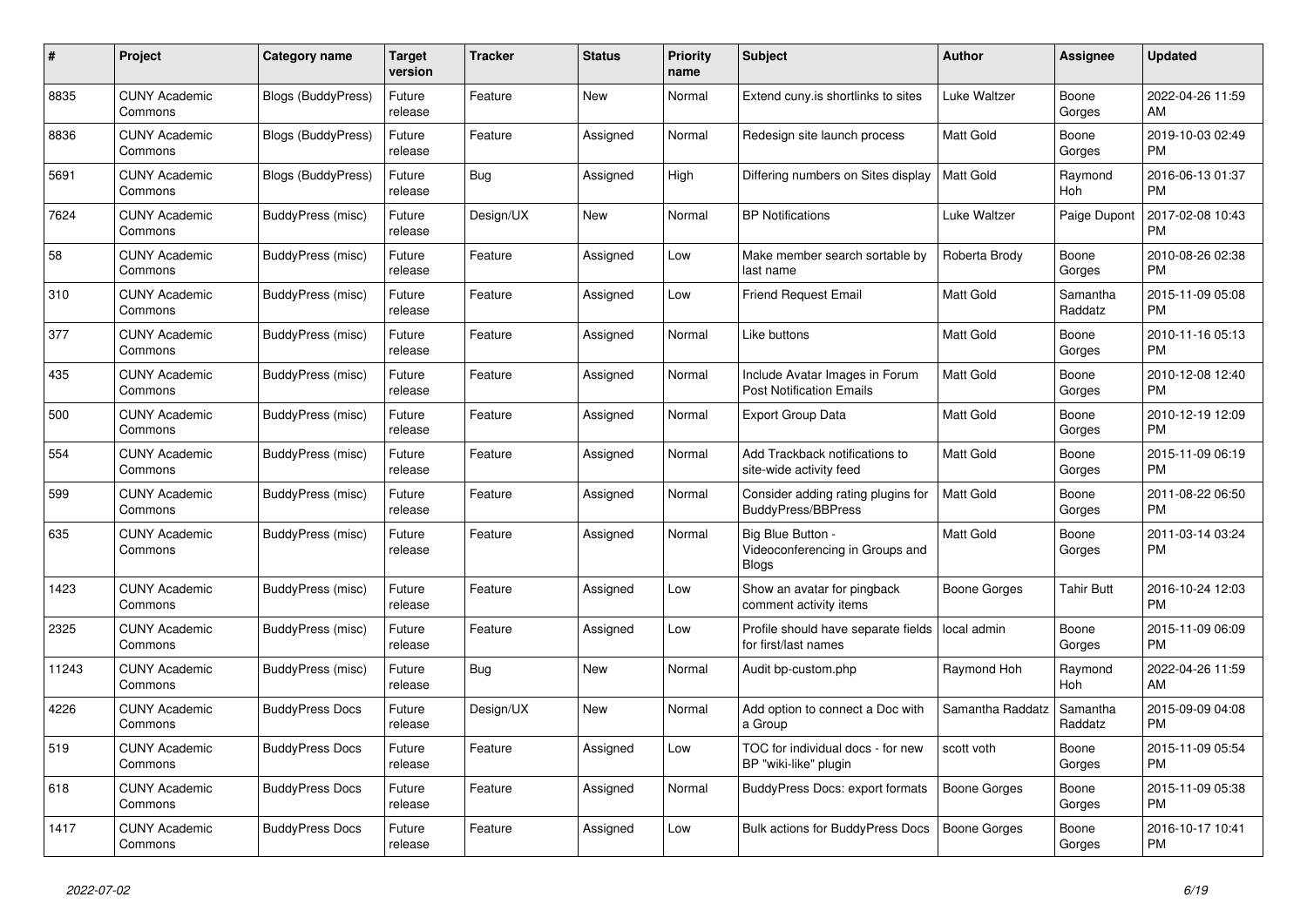| #     | Project                         | <b>Category name</b>   | Target<br>version | <b>Tracker</b> | <b>Status</b>        | Priority<br>name | <b>Subject</b>                                                   | <b>Author</b>           | <b>Assignee</b>     | <b>Updated</b>                |
|-------|---------------------------------|------------------------|-------------------|----------------|----------------------|------------------|------------------------------------------------------------------|-------------------------|---------------------|-------------------------------|
| 1422  | <b>CUNY Academic</b><br>Commons | <b>BuddyPress Docs</b> | Future<br>release | Feature        | Assigned             | Normal           | Make "created Doc" activity icons<br>non-mini                    | <b>Boone Gorges</b>     | Boone<br>Gorges     | 2015-11-09 05:48<br><b>PM</b> |
| 1744  | <b>CUNY Academic</b><br>Commons | <b>BuddyPress Docs</b> | Future<br>release | Feature        | Assigned             | Normal           | Spreadsheet-style Docs                                           | Boone Gorges            | Boone<br>Gorges     | 2015-11-09 06:13<br><b>PM</b> |
| 2523  | <b>CUNY Academic</b><br>Commons | <b>BuddyPress Docs</b> | Future<br>release | Feature        | Assigned             | Normal           | Allow Users to Upload Images to<br><b>BP</b> Docs                | Matt Gold               | Boone<br>Gorges     | 2015-11-09 06:14<br><b>PM</b> |
| 6389  | <b>CUNY Academic</b><br>Commons | <b>BuddyPress Docs</b> | Future<br>release | Feature        | <b>New</b>           | Low              | <b>Make Discussion Area Visible</b><br>When Editing a Doc        | Luke Waltzer            | Boone<br>Gorges     | 2016-10-21 04:16<br><b>PM</b> |
| 13466 | <b>CUNY Academic</b><br>Commons | Cavalcade              | Future<br>release | Feature        | <b>New</b>           | Normal           | Automated cleanup for duplicate<br>Cavalcade tasks               | Boone Gorges            | Boone<br>Gorges     | 2020-10-13 05:24<br><b>PM</b> |
| 14994 | <b>CUNY Academic</b><br>Commons | cdev.gc.cuny.edu       | Not tracked       | Support        | In Progress          | Normal           | Clear Cache on CDEV                                              | scott voth              | Raymond<br>Hoh      | 2021-12-07 03:51<br><b>PM</b> |
| 4027  | <b>CUNY Academic</b><br>Commons | Commons In A Box       | Not tracked       | Design/UX      | Assigned             | Normal           | Usability review of CBOX update<br>procedures                    | Matt Gold               | Samantha<br>Raddatz | 2015-05-11 06:36<br><b>PM</b> |
| 9060  | <b>CUNY Academic</b><br>Commons | Commons In A Box       | Not tracked       | <b>Bug</b>     | Hold                 | Normal           | Problems with CBox image library<br>/ upload                     | Lisa Rhody              | Raymond<br>Hoh      | 2018-01-10 03:26<br><b>PM</b> |
| 10226 | <b>CUNY Academic</b><br>Commons | Courses                | Future<br>release | Feature        | <b>New</b>           | Normal           | Add "My Courses" to drop down<br>list                            | scott voth              | Boone<br>Gorges     | 2021-11-19 12:42<br><b>PM</b> |
| 11789 | <b>CUNY Academic</b><br>Commons | Courses                | Future<br>release | Feature        | <b>New</b>           | Normal           | Ability to remove item from<br>Courses list                      | Laurie Hurson           | Sonja Leix          | 2019-09-24 12:28<br><b>PM</b> |
| 11556 | <b>CUNY Academic</b><br>Commons | Courses                | Not tracked       | Bug            | Reporter<br>Feedback | Normal           | Instructor name given in course<br>listing                       | Tom Harbison            |                     | 2019-06-25 04:12<br><b>PM</b> |
| 12438 | <b>CUNY Academic</b><br>Commons | Courses                | Not tracked       | Bug            | New                  | Normal           | Site appearing twice                                             | Laurie Hurson           | Boone<br>Gorges     | 2020-02-18 01:34<br><b>PM</b> |
| 9420  | <b>CUNY Academic</b><br>Commons | cuny.is                | Not tracked       | Feature        | <b>New</b>           | Normal           | Request for http://cuny.is/streams                               | Raffi<br>Khatchadourian | Marilyn<br>Weber    | 2018-04-02 10:08<br>AM        |
| 860   | <b>CUNY Academic</b><br>Commons | Design                 | Future<br>release | Design/UX      | Assigned             | Normal           | <b>Standardize Button Treatment</b><br><b>Across the Commons</b> | Chris Stein             | Chris Stein         | 2014-05-01 09:45<br>AM        |
| 10439 | <b>CUNY Academic</b><br>Commons | Design                 | 2.1.0             | Design/UX      | <b>New</b>           | Normal           | Create Style Guide for Commons                                   | Sonja Leix              | Sara Cannon         | 2022-06-28 01:43<br><b>PM</b> |
| 2754  | <b>CUNY Academic</b><br>Commons | Design                 | Future<br>release | Feature        | Assigned             | Normal           | Determine strategy for CAC logo<br>handling in top header        | Micki Kaufman           | Chris Stein         | 2015-01-05 08:53<br><b>PM</b> |
| 8902  | <b>CUNY Academic</b><br>Commons | Design                 | Not tracked       | Feature        | Assigned             | Normal           | Report back on research on<br><b>BuddyPress themes</b>           | Matt Gold               | Michael Smith       | 2017-11-10 12:31<br><b>PM</b> |
| 16199 | <b>CUNY Academic</b><br>Commons | <b>Directories</b>     | 2.0.3             | Bug            | New                  | Normal           | Removed "Semester" Filter from<br><b>Courses Directory</b>       | Laurie Hurson           | Boone<br>Gorges     | 2022-06-29 11:32<br>AM        |
| 4225  | <b>CUNY Academic</b><br>Commons | DiRT Integration       | Future<br>release | Design/UX      | New                  | Normal           | Add information to DIRT page (in<br>Create a Group)              | Samantha Raddatz        | Matt Gold           | 2015-06-26 03:14<br>PM        |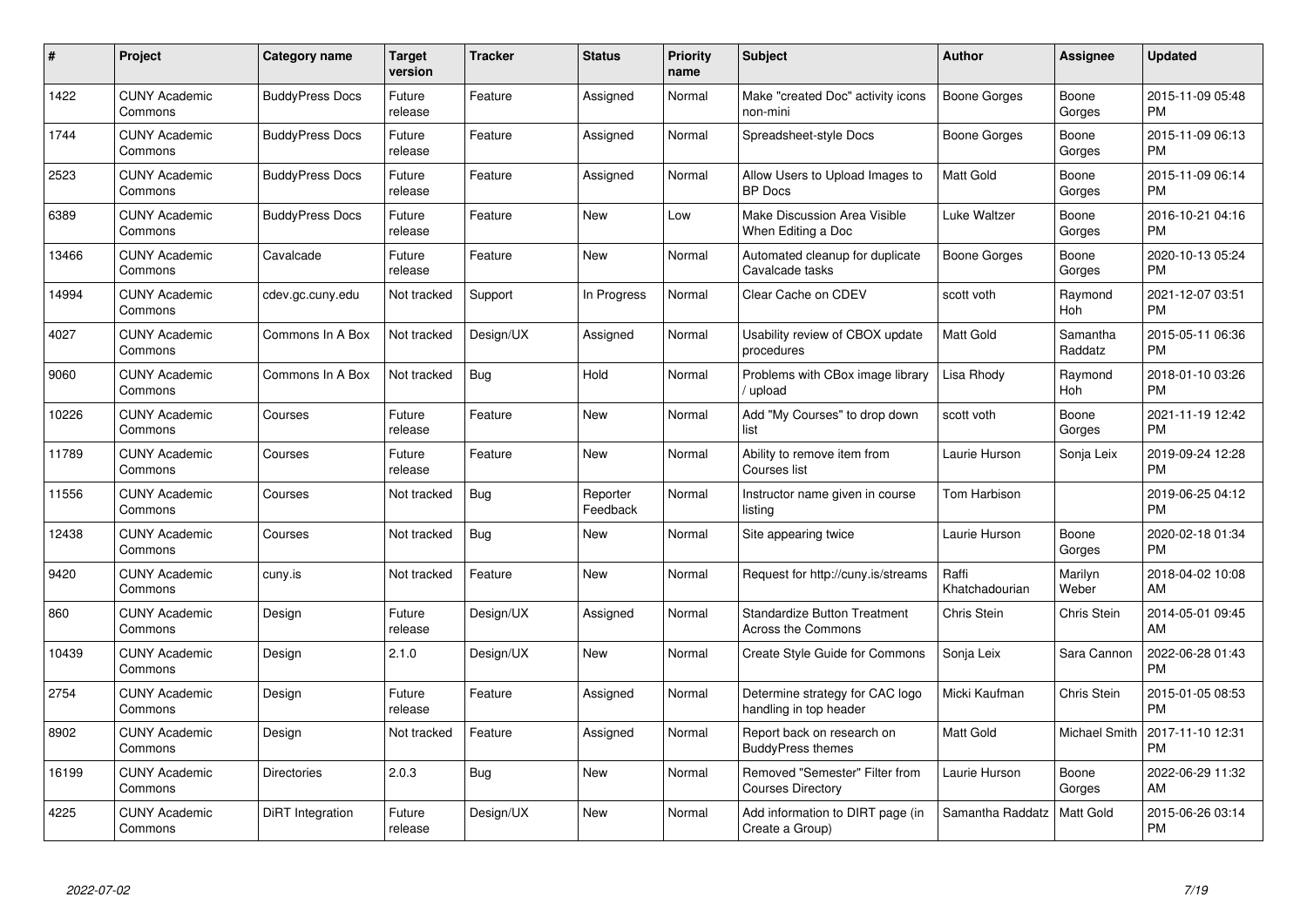| #     | Project                         | <b>Category name</b>       | <b>Target</b><br>version | <b>Tracker</b> | <b>Status</b>        | Priority<br>name | <b>Subject</b>                                                                | <b>Author</b>       | <b>Assignee</b> | <b>Updated</b>                |
|-------|---------------------------------|----------------------------|--------------------------|----------------|----------------------|------------------|-------------------------------------------------------------------------------|---------------------|-----------------|-------------------------------|
| 3524  | <b>CUNY Academic</b><br>Commons | Documentation              | Not tracked              | Documentation  | Assigned             | Normal           | Post describing all you can do<br>when starting up a new blog/group           | <b>Matt Gold</b>    | scott voth      | 2014-10-04 12:56<br><b>PM</b> |
| 10982 | <b>CUNY Academic</b><br>Commons | Domain Mapping             | Not tracked              | Support        | Reporter<br>Feedback | Normal           | <b>CNAME</b> question                                                         | scott voth          |                 | 2019-01-22 04:29<br><b>PM</b> |
| 11493 | <b>CUNY Academic</b><br>Commons | Domain Mapping             | Not tracked              | Support        | Reporter<br>Feedback | Normal           | Domain Mapping Request - Talia<br>Schaffer                                    | scott voth          | Matt Gold       | 2019-08-06 08:39<br>AM        |
| 14496 | <b>CUNY Academic</b><br>Commons | Domain Mapping             | Future<br>release        | Bug            | New                  | Normal           | Mapped domain SSO uses<br>third-party cookies                                 | Raymond Hoh         | Raymond<br>Hoh  | 2021-05-24 04:03<br><b>PM</b> |
| 1165  | <b>CUNY Academic</b><br>Commons | Email Invitations          | Future<br>release        | Feature        | Assigned             | Low              | Allow saved lists of invitees under<br>Send Invites                           | <b>Boone Gorges</b> | Boone<br>Gorges | 2015-11-09 06:03<br><b>PM</b> |
| 1166  | <b>CUNY Academic</b><br>Commons | <b>Email Invitations</b>   | Future<br>release        | Feature        | New                  | Low              | Better organizational tools for Sent   Boone Gorges<br><b>Invites</b>         |                     | Boone<br>Gorges | 2015-11-09 06:02<br><b>PM</b> |
| 1167  | <b>CUNY Academic</b><br>Commons | <b>Email Invitations</b>   | Future<br>release        | Feature        | <b>New</b>           | Low              | Allow email invitations to be resent   Boone Gorges                           |                     | Boone<br>Gorges | 2015-11-12 12:53<br>AM        |
| 333   | <b>CUNY Academic</b><br>Commons | <b>Email Notifications</b> | Future<br>release        | Feature        | Assigned             | Low              | Delay Forum Notification Email<br>Delivery Until After Editing Period<br>Ends | <b>Matt Gold</b>    | Raymond<br>Hoh  | 2015-11-09 06:01<br><b>PM</b> |
| 5992  | <b>CUNY Academic</b><br>Commons | <b>Email Notifications</b> | Future<br>release        | Feature        | <b>New</b>           | Normal           | Changing the From line of<br>autogenerated blog emails                        | Marilyn Weber       |                 | 2018-09-27 05:19<br><b>PM</b> |
| 12042 | <b>CUNY Academic</b><br>Commons | <b>Email Notifications</b> | Future<br>release        | Feature        | <b>New</b>           | Normal           | Improved error logging for BPGES<br>send queue                                | Boone Gorges        | Boone<br>Gorges | 2021-11-19 12:25<br><b>PM</b> |
| 15604 | <b>CUNY Academic</b><br>Commons | <b>Email Notifications</b> | Future<br>release        | Feature        | Assigned             | Normal           | Restructure Commons Group<br>Digest Email Messages                            | <b>Matt Gold</b>    | Boone<br>Gorges | 2022-05-26 10:45<br>AM        |
| 9979  | <b>CUNY Academic</b><br>Commons | <b>Email Notifications</b> | Not tracked              | <b>Bug</b>     | Reporter<br>Feedback | Normal           | Reports of slow email activation<br>emails                                    | Matt Gold           | Boone<br>Gorges | 2018-08-29 09:40<br><b>PM</b> |
| 11971 | <b>CUNY Academic</b><br>Commons | <b>Email Notifications</b> | Future<br>release        | Bug            | Reporter<br>Feedback | Low              | Pictures obscured in emailed post<br>notifications                            | Marilyn Weber       | Raymond<br>Hoh  | 2019-11-21 01:14<br><b>PM</b> |
| 4592  | <b>CUNY Academic</b><br>Commons | Events                     | Future<br>release        | Design/UX      | New                  | Normal           | Event Creation - Venue Dropdown<br>Slow                                       | Samantha Raddatz    | Boone<br>Gorges | 2015-09-14 04:56<br><b>PM</b> |
| 4903  | <b>CUNY Academic</b><br>Commons | Events                     | Future<br>release        | Design/UX      | Assigned             | Normal           | Improving visual appearance of<br>event calendars                             | Matt Gold           | Boone<br>Gorges | 2016-10-13 11:51<br>AM        |
| 3475  | <b>CUNY Academic</b><br>Commons | Events                     | Future<br>release        | Feature        | Assigned             | Normal           | Request to add plugin to<br>streamline room<br>booking/appointment booking    | Naomi Barrettara    | Boone<br>Gorges | 2014-12-01 05:14<br><b>PM</b> |
| 4053  | <b>CUNY Academic</b><br>Commons | Events                     | Future<br>release        | Feature        | Assigned             | Normal           | Create new tab for past events                                                | <b>Matt Gold</b>    | Boone<br>Gorges | 2015-05-12 02:10<br><b>PM</b> |
| 4238  | <b>CUNY Academic</b><br>Commons | Events                     | Future<br>release        | Feature        | Assigned             | Normal           | Copy Events to Other Groups?                                                  | <b>Matt Gold</b>    | Boone<br>Gorges | 2015-07-02 10:08<br>AM        |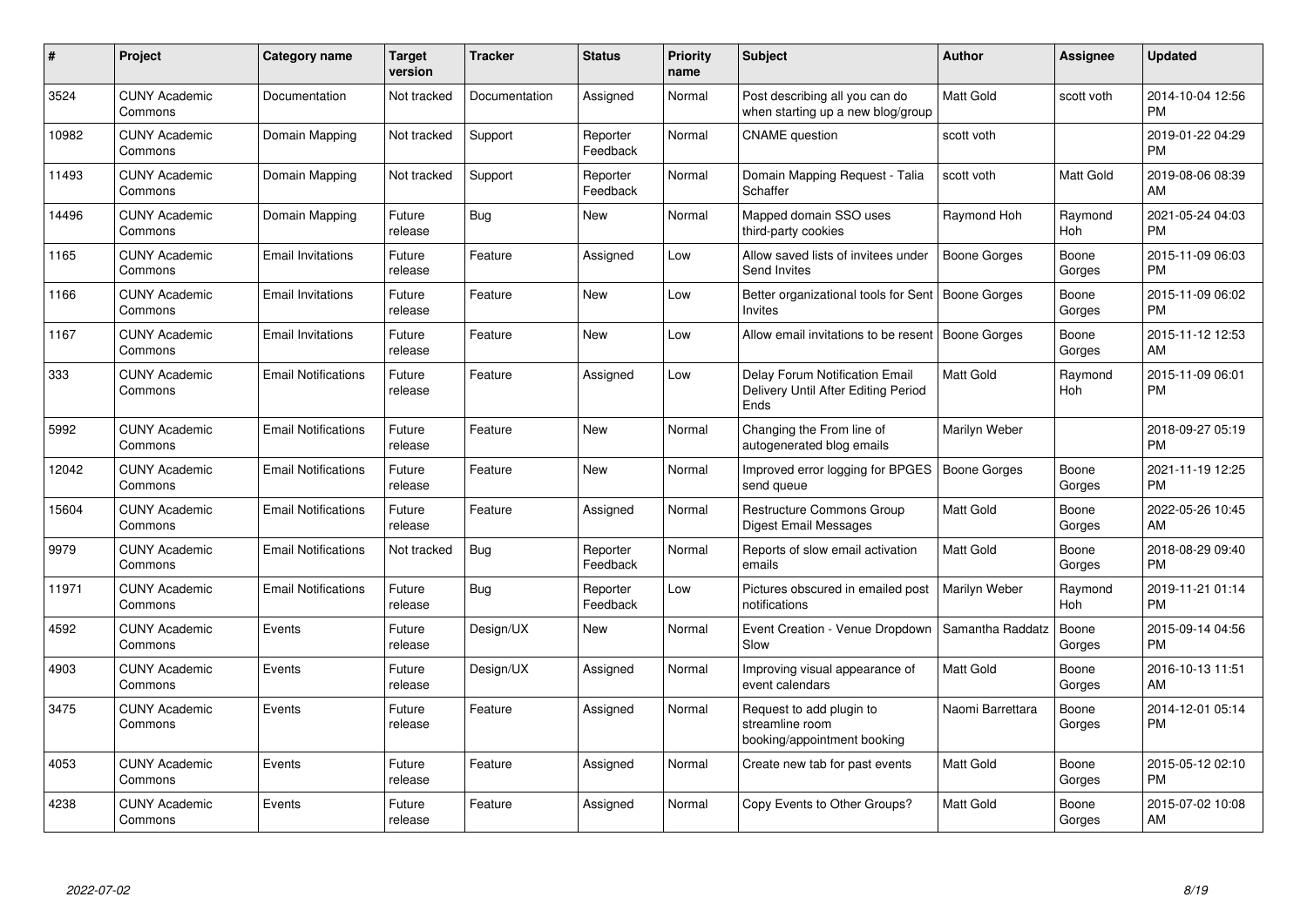| #     | Project                         | <b>Category name</b> | Target<br>version | <b>Tracker</b> | <b>Status</b>        | <b>Priority</b><br>name | <b>Subject</b>                                                                      | <b>Author</b>           | <b>Assignee</b>       | <b>Updated</b>                |
|-------|---------------------------------|----------------------|-------------------|----------------|----------------------|-------------------------|-------------------------------------------------------------------------------------|-------------------------|-----------------------|-------------------------------|
| 4481  | <b>CUNY Academic</b><br>Commons | Events               | Future<br>release | Feature        | New                  | Normal                  | Group admins/mods should have<br>the ability to unlink an event from<br>the group   | Boone Gorges            | Boone<br>Gorges       | 2017-04-24 03:53<br><b>PM</b> |
| 5016  | <b>CUNY Academic</b><br>Commons | Events               | Future<br>release | Feature        | Assigned             | Low                     | Allow comments to be posted on<br>events                                            | <b>Matt Gold</b>        | Raymond<br>Hoh        | 2019-03-01 02:23<br><b>PM</b> |
| 5696  | <b>CUNY Academic</b><br>Commons | Events               | Future<br>release | Feature        | Assigned             | Normal                  | Events Calendar - display options<br>calendar aggregation                           | Matt Gold               | Boone<br>Gorges       | 2016-10-13 11:44<br>AM        |
| 11077 | <b>CUNY Academic</b><br>Commons | Events               | Not tracked       | Feature        | Reporter<br>Feedback | Normal                  | Show event category description<br>in event list view                               | Raffi<br>Khatchadourian |                       | 2019-02-12 10:38<br><b>PM</b> |
| 11531 | <b>CUNY Academic</b><br>Commons | Events               | Future<br>release | Feature        | New                  | Normal                  | Main Events calendar should<br>include non-public events that<br>user has access to | scott voth              | Boone<br>Gorges       | 2019-06-11 10:00<br>AM        |
| 4438  | <b>CUNY Academic</b><br>Commons | Events               | Future<br>release | <b>Bug</b>     | Assigned             | Normal                  | Events Calendar - Export<br><b>Recurring Events</b>                                 | scott voth              | Daniel Jones          | 2016-05-23 04:25<br><b>PM</b> |
| 6749  | <b>CUNY Academic</b><br>Commons | Events               | Future<br>release | Bug            | <b>New</b>           | Low                     | BPEO iCal request can trigger<br>very large number of DB queries                    | Boone Gorges            | Raymond<br>Hoh        | 2016-11-15 10:09<br><b>PM</b> |
| 653   | <b>CUNY Academic</b><br>Commons | Group Blogs          | Future<br>release | Feature        | Assigned             | Normal                  | Redesign Integration of Groups<br>and Blogs                                         | <b>Matt Gold</b>        | Samantha<br>Raddatz   | 2015-11-09 05:40<br>PM        |
| 3580  | <b>CUNY Academic</b><br>Commons | Group Blogs          | Future<br>release | Feature        | New                  | Normal                  | Multiple blogs per group                                                            | Boone Gorges            | Boone<br>Gorges       | 2018-02-20 02:02<br>PM        |
| 8756  | <b>CUNY Academic</b><br>Commons | Group Blogs          | Future<br>release | Feature        | Hold                 | Normal                  | Connect multiple blogs to one<br>group?                                             | Matt Gold               | Boone<br>Gorges       | 2017-09-30 10:42<br>AM        |
| 5317  | <b>CUNY Academic</b><br>Commons | Group Blogs          | Not tracked       | <b>Bug</b>     | Reporter<br>Feedback | Normal                  | Notifications of New Post Didn't<br>Come                                            | Luke Waltzer            | Samantha<br>Raddatz   | 2016-03-21 10:41<br><b>PM</b> |
| 1192  | <b>CUNY Academic</b><br>Commons | Group Files          | Future<br>release | Feature        | Assigned             | Low                     | When posting group files, allow<br>users to add a category without<br>saving        | Matt Gold               | Raymond<br><b>Hoh</b> | 2015-11-09 05:53<br><b>PM</b> |
| 3080  | <b>CUNY Academic</b><br>Commons | Group Files          | Future<br>release | Feature        | Assigned             | Low                     | Create a system to keep track of<br>file changes                                    | <b>Matt Gold</b>        | Boone<br>Gorges       | 2014-02-26 10:04<br><b>PM</b> |
| 3354  | <b>CUNY Academic</b><br>Commons | <b>Group Files</b>   | Future<br>release | Feature        | Assigned             | Low                     | Allow Group Download of Multiple<br><b>Selected Files</b>                           | <b>Matt Gold</b>        | Chris Stein           | 2014-08-01 08:50<br>AM        |
| 11834 | <b>CUNY Academic</b><br>Commons | <b>Group Files</b>   | Future<br>release | Feature        | New                  | Normal                  | Improved tools for managing<br>group file folders                                   | Boone Gorges            | Sonja Leix            | 2019-09-06 03:55<br><b>PM</b> |
| 12091 | <b>CUNY Academic</b><br>Commons | <b>Group Files</b>   | Future<br>release | Feature        | <b>New</b>           | Normal                  | Improved pre-upload file validation<br>for bp-group-documents                       | <b>Boone Gorges</b>     | Boone<br>Gorges       | 2019-11-14 01:21<br><b>PM</b> |
| 3059  | <b>CUNY Academic</b><br>Commons | Group Forums         | Future<br>release | Design/UX      | <b>New</b>           | Normal                  | Forum Post Permissable Content<br><b>Explanatory Text</b>                           | Chris Stein             | Chris Stein           | 2015-04-02 11:27<br>AM        |
| 4221  | <b>CUNY Academic</b><br>Commons | Group Forums         | Future<br>release | Design/UX      | Assigned             | Normal                  | Add 'Number of Posts' display<br>option to Forum page                               | Samantha Raddatz        | Samantha<br>Raddatz   | 2015-06-26 02:21<br><b>PM</b> |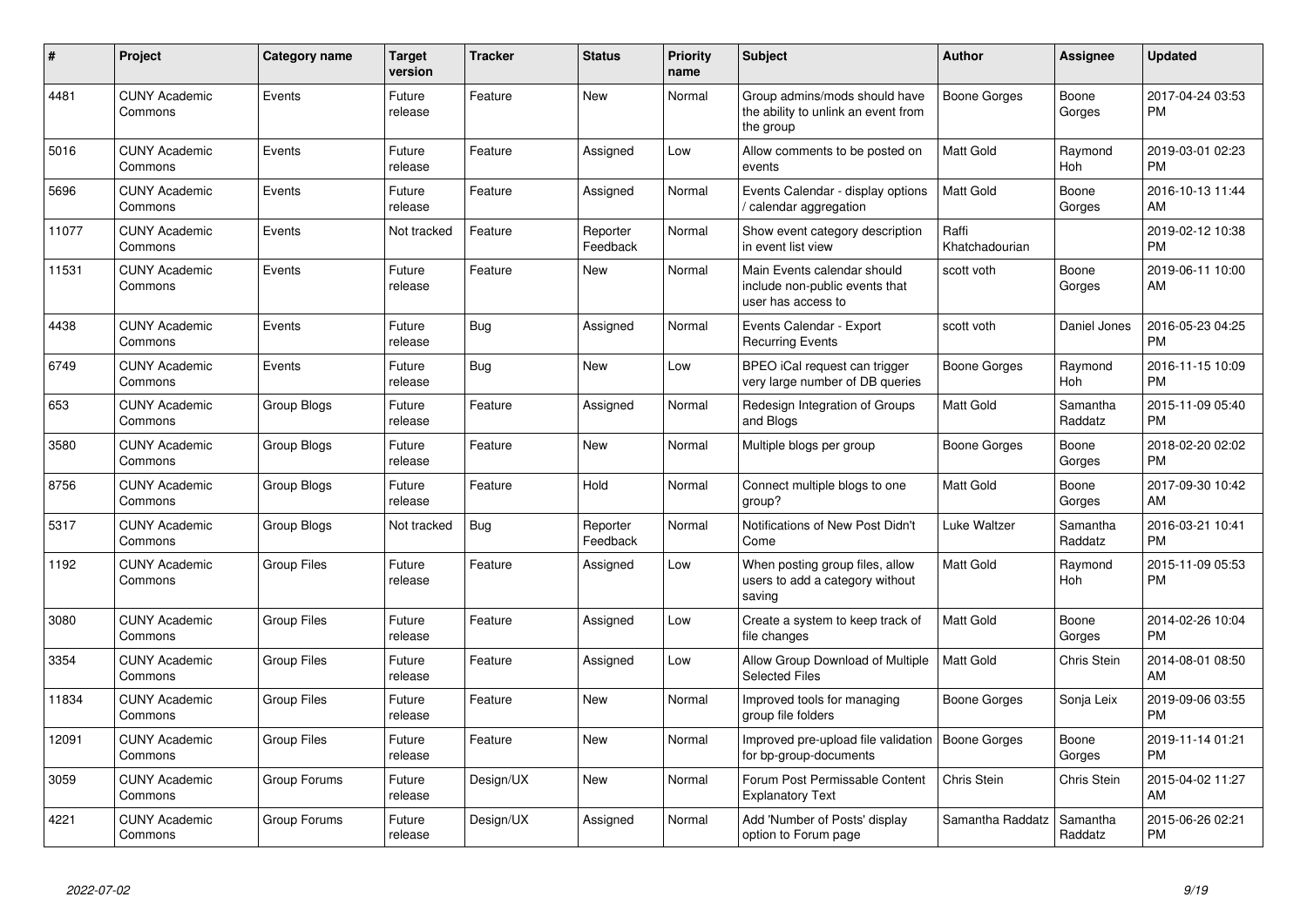| #     | <b>Project</b>                  | Category name     | Target<br>version | <b>Tracker</b> | <b>Status</b>        | Priority<br>name | <b>Subject</b>                                                                             | <b>Author</b>    | Assignee            | <b>Updated</b>                |
|-------|---------------------------------|-------------------|-------------------|----------------|----------------------|------------------|--------------------------------------------------------------------------------------------|------------------|---------------------|-------------------------------|
| 6392  | <b>CUNY Academic</b><br>Commons | Group Forums      | Future<br>release | Design/UX      | Assigned             | Low              | Composition/Preview Panes in<br>Forum Posts                                                | Luke Waltzer     | Paige Dupont        | 2016-10-21 04:26<br><b>PM</b> |
| 585   | <b>CUNY Academic</b><br>Commons | Group Forums      | Future<br>release | Feature        | Assigned             | Normal           | Merge Forum Topics                                                                         | Sarah Morgano    | Boone<br>Gorges     | 2011-07-06 04:11<br>PM.       |
| 3192  | <b>CUNY Academic</b><br>Commons | Group Forums      | Future<br>release | Feature        | Assigned             | Normal           | Customizable forum views for<br>bbPress 2.x group forums                                   | Boone Gorges     | Raymond<br>Hoh      | 2015-11-09 12:47<br><b>PM</b> |
| 3193  | <b>CUNY Academic</b><br>Commons | Group Forums      | Future<br>release | Feature        | Assigned             | Normal           | bbPress 2.x dynamic roles and<br><b>RBE</b>                                                | Boone Gorges     | Boone<br>Gorges     | 2014-09-30 01:30<br><b>PM</b> |
| 10659 | <b>CUNY Academic</b><br>Commons | Group Forums      | Future<br>release | Feature        | Assigned             | Normal           | Post to multiple groups via email                                                          | Matt Gold        | Raymond<br>Hoh      | 2018-11-15 12:54<br>AM.       |
| 13199 | <b>CUNY Academic</b><br>Commons | Group Forums      | Future<br>release | Feature        | New                  | Normal           | Favoring Groups over bbPress<br>plugin                                                     | Colin McDonald   | Colin<br>McDonald   | 2021-11-19 12:28<br><b>PM</b> |
| 13358 | <b>CUNY Academic</b><br>Commons | Group Forums      | Future<br>release | Feature        | New                  | Normal           | Improved UI for group forum<br>threading settings                                          | Boone Gorges     | Raymond<br>Hoh      | 2021-11-19 12:27<br><b>PM</b> |
| 5268  | <b>CUNY Academic</b><br>Commons | Group Forums      | Future<br>release | Bug            | Assigned             | Normal           | Long-time to post to multiple<br>groups                                                    | Luke Waltzer     | Daniel Jones        | 2016-09-07 06:31<br>PM.       |
| 7928  | <b>CUNY Academic</b><br>Commons | Group Forums      | Not tracked       | <b>Bug</b>     | New                  | Normal           | Duplicate Forum post                                                                       | Luke Waltzer     | Raymond<br>Hoh      | 2017-04-11 09:27<br><b>PM</b> |
| 9835  | <b>CUNY Academic</b><br>Commons | Group Forums      | Future<br>release | Bug            | Assigned             | Normal           | add a "like" function?                                                                     | Marilyn Weber    | <b>Erik Trainer</b> | 2018-06-05 01:49<br><b>PM</b> |
| 13328 | <b>CUNY Academic</b><br>Commons | Group Forums      | Not tracked       | Bug            | Reporter<br>Feedback | Normal           | cross-posting in two related<br>groups                                                     | Marilyn Weber    | Raymond<br>Hoh      | 2020-09-15 10:39<br><b>PM</b> |
| 13457 | <b>CUNY Academic</b><br>Commons | Group Forums      | 2.0.3             | <b>Bug</b>     | New                  | High             | Forum post not sending<br>notifications                                                    | Filipa Calado    | Raymond<br>Hoh      | 2022-06-29 11:32<br><b>AM</b> |
| 1456  | <b>CUNY Academic</b><br>Commons | Group Invitations | Future<br>release | Feature        | Reporter<br>Feedback | Low              | Invite to Group Button from Profile<br>Field                                               | <b>Matt Gold</b> | Samantha<br>Raddatz | 2015-11-09 05:59<br><b>PM</b> |
| 2610  | <b>CUNY Academic</b><br>Commons | Group Invitations | Future<br>release | Feature        | Assigned             | Low              | Request: Custom invitation<br>message to group invites                                     | local admin      | Boone<br>Gorges     | 2015-11-09 06:13<br>PM.       |
| 3308  | <b>CUNY Academic</b><br>Commons | Group Invitations | Future<br>release | Feature        | Assigned             | Normal           | Allow members to rescind group<br>invitations                                              | Matt Gold        | Boone<br>Gorges     | 2015-04-01 08:53<br><b>PM</b> |
| 3419  | <b>CUNY Academic</b><br>Commons | Group Invitations | 1.6.14            | <b>Bug</b>     | Testing<br>Required  | Normal           | Neatening the display of<br>messages on group requests                                     | Matt Gold        | Boone<br>Gorges     | 2014-09-01 09:29<br><b>PM</b> |
| 13370 | <b>CUNY Academic</b><br>Commons | Group Library     | Future<br>release | Feature        | <b>New</b>           | Normal           | Library bulk deletion and folder<br>editing                                                | Colin McDonald   | Boone<br>Gorges     | 2020-10-13 10:41<br>AM        |
| 13650 | <b>CUNY Academic</b><br>Commons | Group Library     | Future<br>release | Feature        | <b>New</b>           | Normal           | Forum Attachments in Group<br>Library                                                      | Laurie Hurson    |                     | 2021-11-19 12:30<br><b>PM</b> |
| 14309 | <b>CUNY Academic</b><br>Commons | Group Library     | Future<br>release | Feature        | New                  | Normal           | Better handling of<br>bp_group_document file download<br>attempts when file is not present | Boone Gorges     | Boone<br>Gorges     | 2021-11-19 12:28<br><b>PM</b> |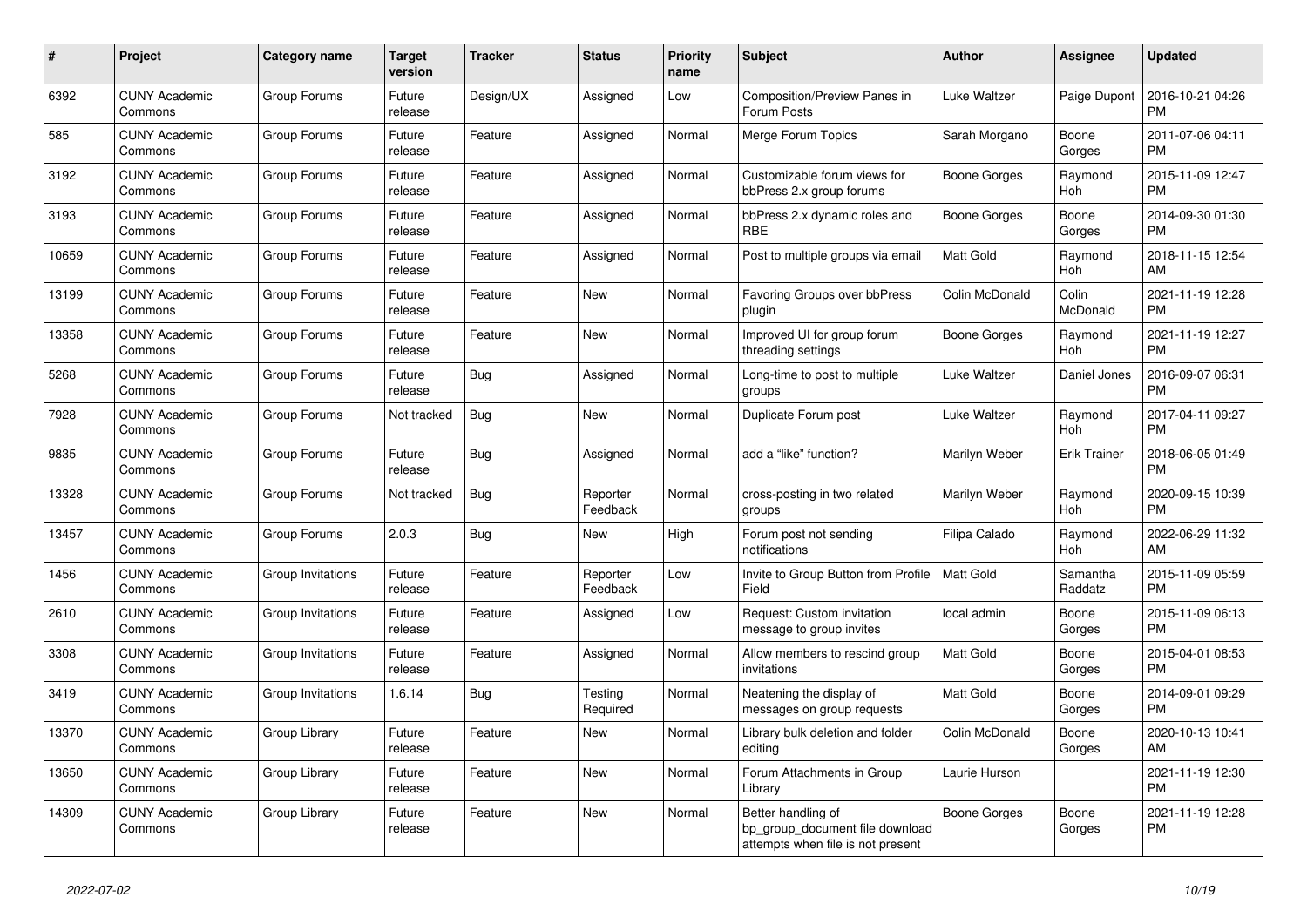| $\#$  | Project                         | <b>Category name</b>           | <b>Target</b><br>version | <b>Tracker</b> | <b>Status</b>        | <b>Priority</b><br>name | <b>Subject</b>                                                              | <b>Author</b>     | Assignee            | <b>Updated</b>                |
|-------|---------------------------------|--------------------------------|--------------------------|----------------|----------------------|-------------------------|-----------------------------------------------------------------------------|-------------------|---------------------|-------------------------------|
| 9015  | <b>CUNY Academic</b><br>Commons | Groups (misc)                  | Not tracked              | Outreach       | Assigned             | Normal                  | Email group admins the email<br>addresses of their groups                   | <b>Matt Gold</b>  | <b>Matt Gold</b>    | 2018-01-02 09:54<br>AM        |
| 481   | <b>CUNY Academic</b><br>Commons | Groups (misc)                  | Future<br>release        | Feature        | Assigned             | Normal                  | ability to archive inactive groups<br>and blogs                             | Michael Mandiberg | Samantha<br>Raddatz | 2015-11-09 05:56<br><b>PM</b> |
| 1544  | <b>CUNY Academic</b><br>Commons | Groups (misc)                  | Future<br>release        | Feature        | Reporter<br>Feedback | Normal                  | Group Filtering and Sorting                                                 | Matt Gold         | <b>Chris Stein</b>  | 2019-03-01 02:25<br><b>PM</b> |
| 3458  | <b>CUNY Academic</b><br>Commons | Groups (misc)                  | Future<br>release        | Feature        | Assigned             | Normal                  | Filter Members of Group by<br>Campus                                        | Michael Smith     | Samantha<br>Raddatz | 2014-09-26 08:32<br><b>PM</b> |
| 7115  | <b>CUNY Academic</b><br>Commons | Groups (misc)                  | Future<br>release        | Feature        | Reporter<br>Feedback | Normal                  | make licensing info clear during<br>group creation                          | <b>Matt Gold</b>  | Raymond<br>Hoh      | 2020-12-08 11:32<br>AM        |
| 12446 | <b>CUNY Academic</b><br>Commons | Groups (misc)                  | Future<br>release        | Feature        | Reporter<br>Feedback | Normal                  | Toggle default site to group forum<br>posting                               | Laurie Hurson     | Laurie Hurson       | 2020-03-10 11:57<br>AM        |
| 12392 | <b>CUNY Academic</b><br>Commons | Help/Codex                     | Not tracked              | Documentation  | <b>New</b>           | Normal                  | <b>Updates to Common Commons</b><br>Questions on Help Page                  | scott voth        | Margaret<br>Galvan  | 2020-02-11 10:53<br>AM        |
| 11883 | <b>CUNY Academic</b><br>Commons | Help/Codex                     | Not tracked              | Support        | <b>New</b>           | Normal                  | Need Embedding Help Page<br>Update (Tableau)                                | Anthony Wheeler   | scott voth          | 2019-09-24 08:49<br>AM        |
| 1888  | <b>CUNY Academic</b><br>Commons | Home Page                      | Future<br>release        | Feature        | Assigned             | Normal                  | Refactor BP MPO Activity Filter to<br>support proper pagination             | Sarah Morgano     | Boone<br>Gorges     | 2014-05-01 07:11<br><b>PM</b> |
| 1983  | <b>CUNY Academic</b><br>Commons | Home Page                      | Future<br>release        | Feature        | Assigned             | Low                     | Media Library integration with<br>Featured Content plugin                   | Boone Gorges      | Dominic<br>Giglio   | 2014-03-17 10:34<br>AM        |
| 4980  | <b>CUNY Academic</b><br>Commons | Home Page                      | Future<br>release        | Feature        | Assigned             | Normal                  | CAC Featured Content -- Adding<br>Randomization                             | Matt Gold         | Boone<br>Gorges     | 2016-12-12 03:01<br><b>PM</b> |
| 6995  | <b>CUNY Academic</b><br>Commons | Home Page                      | Not tracked              | Bug            | Assigned             | Normal                  | member filter on homepage not<br>workina                                    | Matt Gold         | Raymond<br>Hoh      | 2016-12-11 09:46<br><b>PM</b> |
| 10580 | <b>CUNY Academic</b><br>Commons | Information<br>Architecture    | Future<br>release        | Design/UX      | New                  | Normal                  | Primary nav item review                                                     | Boone Gorges      | Sara Cannon         | 2022-06-28 01:29<br><b>PM</b> |
| 3230  | <b>CUNY Academic</b><br>Commons | Internal Tools and<br>Workflow | Not tracked              | Feature        | Assigned             | High                    | Scripts for quicker<br>provisioning/updating of<br>development environments | Boone Gorges      | Boone<br>Gorges     | 2016-01-26 04:54<br><b>PM</b> |
| 13891 | <b>CUNY Academic</b><br>Commons | Internal Tools and<br>Workflow | 2.1.0                    | Feature        | <b>New</b>           | Normal                  | Migrate automated linting to<br>GitHub Actions                              | Boone Gorges      | Jeremy Felt         | 2022-06-29 11:13<br>AM        |
| 15194 | <b>CUNY Academic</b><br>Commons | Internal Tools and<br>Workflow | 2.1.0                    | Feature        | <b>New</b>           | Normal                  | PHPCS sniff for un-restored<br>switch_to_blog() calls                       | Boone Gorges      | Jeremy Felt         | 2022-05-26 10:45<br>AM        |
| 12382 | <b>CUNY Academic</b><br>Commons | Membership                     | Not tracked              | Support        | <b>New</b>           | Normal                  | Email request change                                                        | Marilyn Weber     | Marilyn<br>Weber    | 2020-02-06 12:56<br><b>PM</b> |
| 5234  | <b>CUNY Academic</b><br>Commons | Membership                     | Future<br>release        | Feature        | Assigned             | Normal                  | Write Unconfirmed patch for WP                                              | Boone Gorges      | Boone<br>Gorges     | 2016-10-24 11:18<br>AM        |
| 3577  | <b>CUNY Academic</b><br>Commons | My Commons                     | Future<br>release        | Design/UX      | Assigned             | Normal                  | Replies to items in My Commons                                              | <b>Matt Gold</b>  | Raymond<br>Hoh      | 2015-04-09 05:19<br><b>PM</b> |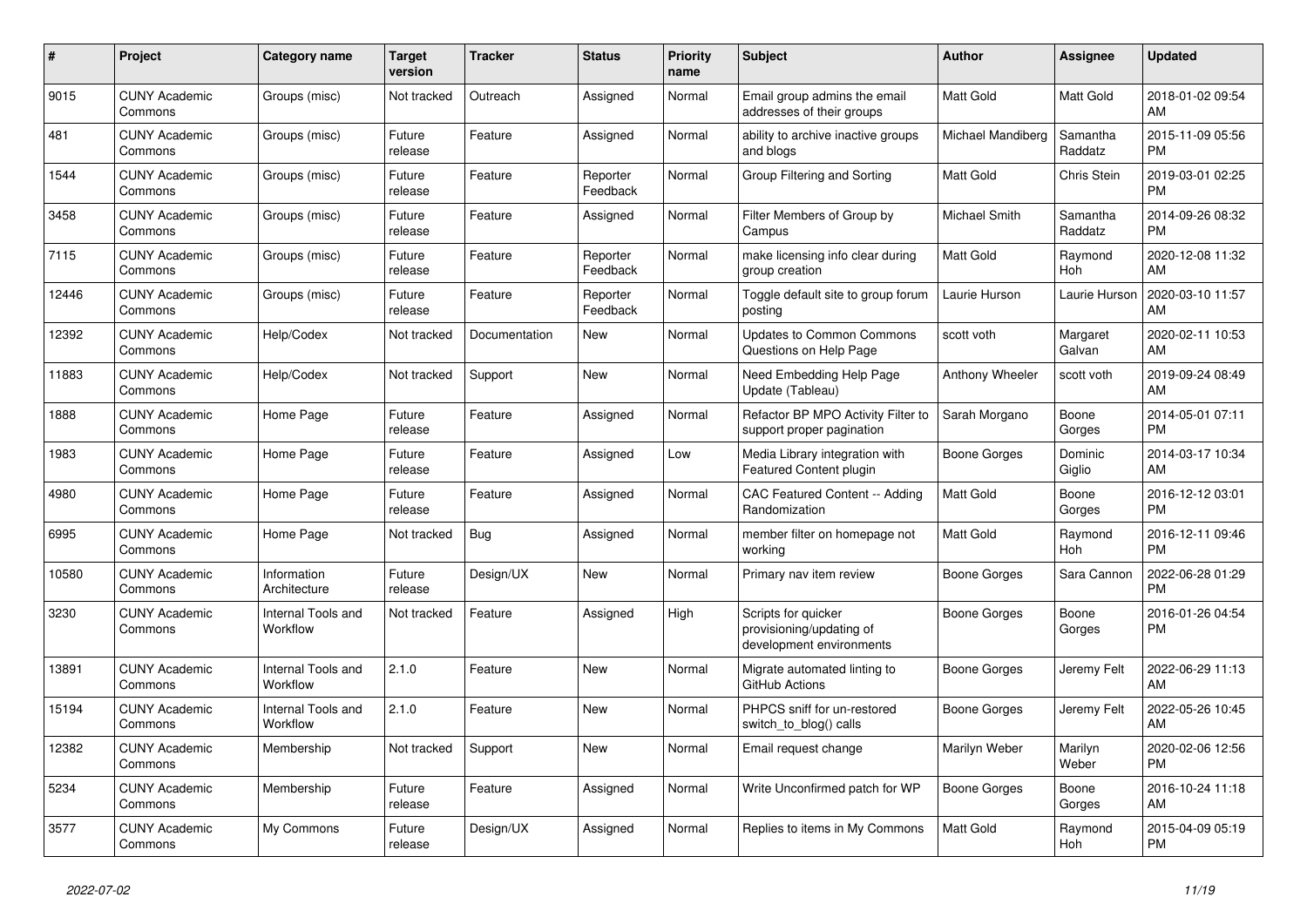| #     | Project                         | <b>Category name</b>    | <b>Target</b><br>version | <b>Tracker</b> | <b>Status</b>        | Priority<br>name | <b>Subject</b>                                                                             | <b>Author</b>           | <b>Assignee</b>     | <b>Updated</b>                |
|-------|---------------------------------|-------------------------|--------------------------|----------------|----------------------|------------------|--------------------------------------------------------------------------------------------|-------------------------|---------------------|-------------------------------|
| 3565  | <b>CUNY Academic</b><br>Commons | My Commons              | Not tracked              | Documentation  | <b>New</b>           | Normal           | Load Newest inconsistencies                                                                | Chris Stein             | scott voth          | 2015-11-09 01:16<br><b>PM</b> |
| 3330  | <b>CUNY Academic</b><br>Commons | My Commons              | Future<br>release        | Feature        | Assigned             | Normal           | "Commons Information" tool                                                                 | <b>Boone Gorges</b>     | Chris Stein         | 2014-09-22 08:46<br><b>PM</b> |
| 3517  | <b>CUNY Academic</b><br>Commons | My Commons              | Future<br>release        | Feature        | Assigned             | Normal           | Mute/Unmute My Commons<br>updates                                                          | <b>Matt Gold</b>        | Raymond<br>Hoh      | 2015-11-09 01:19<br><b>PM</b> |
| 3536  | <b>CUNY Academic</b><br>Commons | My Commons              | Future<br>release        | Feature        | Assigned             | Normal           | Infinite Scroll on My Commons<br>page                                                      | <b>Matt Gold</b>        | Raymond<br>Hoh      | 2015-04-13 04:42<br><b>PM</b> |
| 4535  | <b>CUNY Academic</b><br>Commons | My Commons              | Future<br>release        | Bug            | <b>New</b>           | Low              | My Commons filter issue                                                                    | scott voth              | Raymond<br>Hoh      | 2015-09-01 11:17<br>AM        |
| 9028  | <b>CUNY Academic</b><br>Commons | Onboarding              | Future<br>release        | Feature        | Assigned             | Normal           | suggest groups to new members<br>during the registration process                           | Matt Gold               | Chris Stein         | 2018-10-24 12:34<br><b>PM</b> |
| 9895  | <b>CUNY Academic</b><br>Commons | Onboarding              | Future<br>release        | Feature        | Assigned             | Normal           | Add "Accept Invitation"<br>link/button/function to Group<br>and/or Site invitation emails? | Luke Waltzer            | Boone<br>Gorges     | 2018-06-07 12:42<br><b>PM</b> |
| 8440  | <b>CUNY Academic</b><br>Commons | Onboarding              | Not tracked              | Bug            | <b>New</b>           | Normal           | Create Test Email Accounts for<br><b>Onboarding Project</b>                                | Stephen Real            | Stephen Real        | 2017-08-01 09:49<br><b>PM</b> |
| 5955  | <b>CUNY Academic</b><br>Commons | Outreach                | Future<br>release        | Feature        | Assigned             | Normal           | Create auto-newsletter for<br>commons members                                              | Matt Gold               | Luke Waltzer        | 2016-08-30 10:34<br>AM        |
| 10794 | <b>CUNY Academic</b><br>Commons | Performance             | Not tracked              | <b>Bug</b>     | New                  | Normal           | Memcached connection<br>occasionally breaks                                                | Boone Gorges            | Boone<br>Gorges     | 2018-12-06 03:30<br><b>PM</b> |
| 14908 | <b>CUNY Academic</b><br>Commons | Performance             |                          | <b>Bug</b>     | New                  | Normal           | Stale object cache on cdev                                                                 | Raymond Hoh             | Boone<br>Gorges     | 2021-12-07 09:45<br>AM        |
| 15242 | <b>CUNY Academic</b><br>Commons | Performance             | Not tracked              | Bug            | Reporter<br>Feedback | Normal           | Slugist site                                                                               | Raffi<br>Khatchadourian | Boone<br>Gorges     | 2022-02-07 11:14<br>AM        |
| 14787 | <b>CUNY Academic</b><br>Commons | Plugin Packages         | Future<br>release        | Feature        | New                  | Normal           | Creating a "Design" plugin<br>package                                                      | Laurie Hurson           | scott voth          | 2022-04-27 04:56<br><b>PM</b> |
| 4253  | <b>CUNY Academic</b><br>Commons | <b>Public Portfolio</b> | Future<br>release        | Design/UX      | New                  | Normal           | Encourage users to add portfolio<br>content                                                | Samantha Raddatz        | Samantha<br>Raddatz | 2015-07-07 11:32<br>AM        |
| 4404  | <b>CUNY Academic</b><br>Commons | <b>Public Portfolio</b> | Future<br>release        | Design/UX      | Assigned             | Normal           | Change color of permissions info<br>on portfolio editing interface                         | <b>Matt Gold</b>        | Samantha<br>Raddatz | 2015-08-11 05:28<br><b>PM</b> |
| 4622  | <b>CUNY Academic</b><br>Commons | <b>Public Portfolio</b> | Future<br>release        | Design/UX      | New                  | Normal           | <b>Profile Visibility Settings</b>                                                         | Samantha Raddatz        | Samantha<br>Raddatz | 2015-09-21 12:18<br><b>PM</b> |
| 11496 | <b>CUNY Academic</b><br>Commons | Public Portfolio        | 1.15.2                   | Support        | New                  | Normal           | Replace Twitter Icon on Member<br>Portfolio page                                           | scott voth              | Boone<br>Gorges     | 2019-06-06 01:03<br><b>PM</b> |
| 2013  | <b>CUNY Academic</b><br>Commons | Public Portfolio        | Future<br>release        | Feature        | Assigned             | Low              | Have Profile Privacy Options show   Matt Gold<br>up only for filled-in fields              |                         | Boone<br>Gorges     | 2015-11-09 06:09<br><b>PM</b> |
| 2753  | <b>CUNY Academic</b><br>Commons | <b>Public Portfolio</b> | Future<br>release        | Feature        | New                  | Normal           | Create actual actual tagification in<br>academic interests and other<br>fields             | Micki Kaufman           | Boone<br>Gorges     | 2015-01-05 08:52<br><b>PM</b> |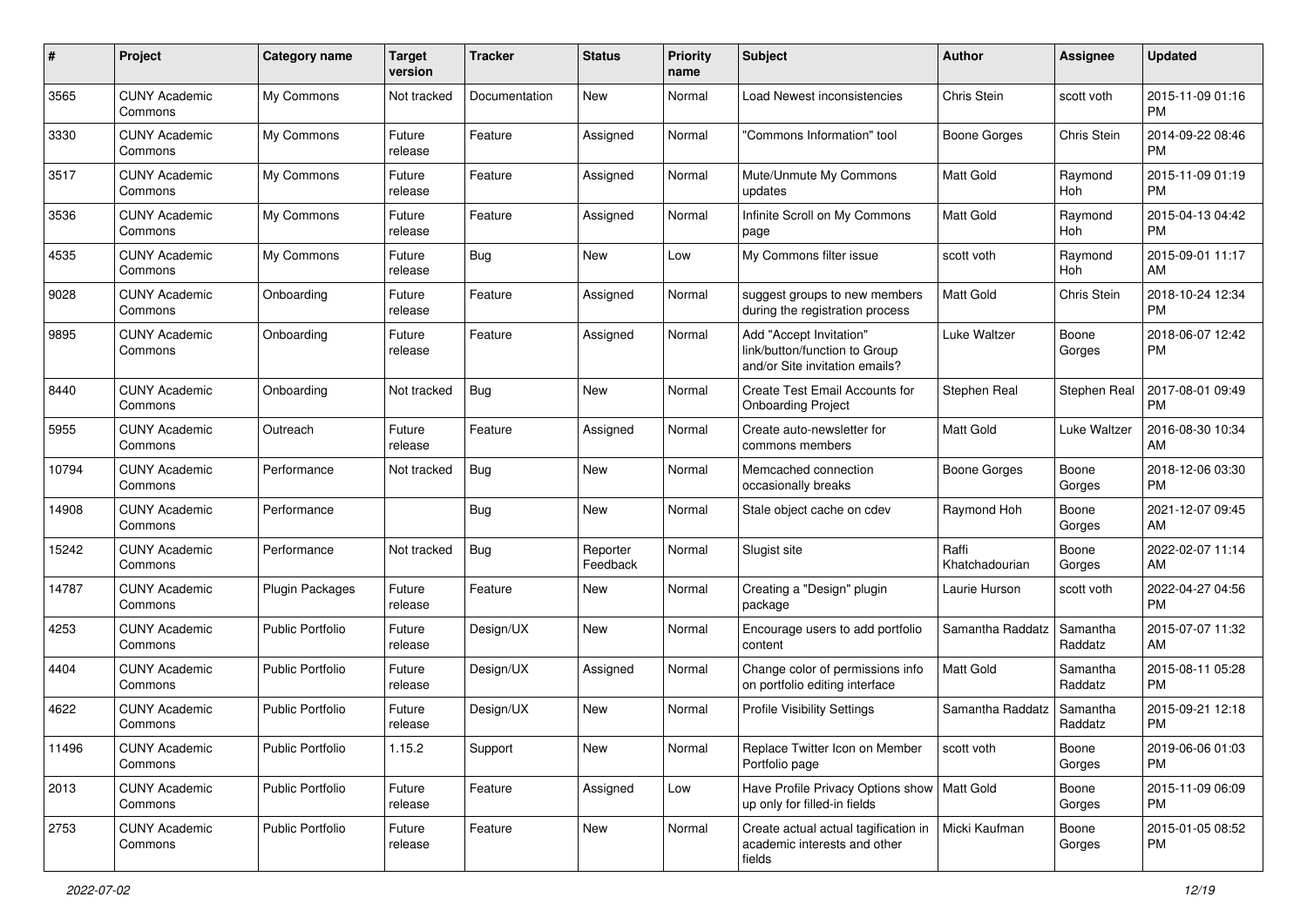| #     | <b>Project</b>                  | Category name           | Target<br>version | <b>Tracker</b> | <b>Status</b>        | <b>Priority</b><br>name | <b>Subject</b>                                                        | <b>Author</b>       | Assignee           | <b>Updated</b>                |
|-------|---------------------------------|-------------------------|-------------------|----------------|----------------------|-------------------------|-----------------------------------------------------------------------|---------------------|--------------------|-------------------------------|
| 2832  | <b>CUNY Academic</b><br>Commons | <b>Public Portfolio</b> | Future<br>release | Feature        | Assigned             | Normal                  | Improve interface for (not)<br>auto-linking profile fields            | Boone Gorges        | Chris Stein        | 2015-01-05 08:52<br><b>PM</b> |
| 2881  | <b>CUNY Academic</b><br>Commons | <b>Public Portfolio</b> | Future<br>release | Feature        | Assigned             | Normal                  | Redesign the UX for Profiles                                          | Chris Stein         | Chris Stein        | 2016-10-13 12:45<br><b>PM</b> |
| 3042  | <b>CUNY Academic</b><br>Commons | <b>Public Portfolio</b> | Future<br>release | Feature        | Assigned             | Normal                  | Browsing member interests                                             | Matt Gold           | Boone<br>Gorges    | 2015-03-21 09:04<br><b>PM</b> |
| 3048  | <b>CUNY Academic</b><br>Commons | <b>Public Portfolio</b> | Future<br>release | Feature        | <b>New</b>           | Low                     | Images for rich text profile fields                                   | <b>Boone Gorges</b> | Boone<br>Gorges    | 2014-02-19 12:56<br><b>PM</b> |
| 3220  | <b>CUNY Academic</b><br>Commons | <b>Public Portfolio</b> | Future<br>release | Feature        | Assigned             | Normal                  | Add indent/outdent option to<br>Formatting Buttons on Profile<br>Page | <b>Matt Gold</b>    | Boone<br>Gorges    | 2014-05-21 10:39<br><b>PM</b> |
| 3768  | <b>CUNY Academic</b><br>Commons | <b>Public Portfolio</b> | Future<br>release | Feature        | Assigned             | Normal                  | Institutions/Past positions on<br>public portfolios                   | <b>Matt Gold</b>    | Boone<br>Gorges    | 2018-04-23 10:44<br>AM        |
| 3770  | <b>CUNY Academic</b><br>Commons | <b>Public Portfolio</b> | Future<br>release | Feature        | Assigned             | Normal                  | Improve Layout/Formatting of<br>Positions Area on Public Portfolios   | Matt Gold           | Chris Stein        | 2015-04-01 09:17<br><b>PM</b> |
| 10354 | <b>CUNY Academic</b><br>Commons | <b>Public Portfolio</b> | Future<br>release | Feature        | New                  | Normal                  | Opt out of Having a Profile Page                                      | scott voth          | Chris Stein        | 2020-05-12 10:43<br><b>AM</b> |
| 14184 | <b>CUNY Academic</b><br>Commons | <b>Public Portfolio</b> | Future<br>release | Feature        | New                  | Normal                  | Centralized mechanism for storing<br>Campus affiliations              | Boone Gorges        | Boone<br>Gorges    | 2022-01-04 11:35<br>AM        |
| 5827  | <b>CUNY Academic</b><br>Commons | <b>Public Portfolio</b> | Future<br>release | Bug            | Assigned             | Normal                  | Academic Interests square bracket<br>links not working                | scott voth          | <b>Chris Stein</b> | 2016-08-11 11:59<br><b>PM</b> |
| 3506  | <b>CUNY Academic</b><br>Commons | Publicity               | 1.7               | Publicity      | New                  | Normal                  | Prepare 1.7 email messaging                                           | Micki Kaufman       | Micki<br>Kaufman   | 2014-10-01 12:36<br><b>PM</b> |
| 3509  | <b>CUNY Academic</b><br>Commons | Publicity               | 1.7               | Publicity      | New                  | Normal                  | Create 1.7 digital signage imagery                                    | Micki Kaufman       | Marilyn<br>Weber   | 2014-10-01 12:40<br>PM        |
| 3510  | <b>CUNY Academic</b><br>Commons | Publicity               | 1.7               | Publicity      | Assigned             | Normal                  | Post on the News Blog re: 'My<br>Commons'                             | Micki Kaufman       | Sarah<br>Morgano   | 2014-10-15 11:18<br>AM        |
| 3511  | <b>CUNY Academic</b><br>Commons | Publicity               | 1.7               | Publicity      | Assigned             | Normal                  | Social media for 1.7                                                  | Micki Kaufman       | Sarah<br>Morgano   | 2014-10-14 03:32<br><b>PM</b> |
| 6014  | <b>CUNY Academic</b><br>Commons | Publicity               | Future<br>release | Publicity      | Reporter<br>Feedback | Normal                  | Google search listing                                                 | <b>Matt Gold</b>    | Boone<br>Gorges    | 2016-09-21 03:48<br><b>PM</b> |
| 12247 | <b>CUNY Academic</b><br>Commons | Publicity               | Not tracked       | Support        | New                  | Normal                  | <b>Screenshot of First Commons</b><br>Homepage                        | scott voth          | scott voth         | 2020-01-14 12:08<br><b>PM</b> |
| 6115  | <b>CUNY Academic</b><br>Commons | Publicity               | Not tracked       | Feature        | Assigned             | Normal                  | create digital signage for GC                                         | Matt Gold           | scott voth         | 2016-10-11 10:09<br><b>PM</b> |
| 9643  | <b>CUNY Academic</b><br>Commons | Publicity               | Not tracked       | Feature        | <b>New</b>           | Normal                  | Create a page on the Commons<br>for logos etc.                        | Stephen Real        | Stephen Real       | 2018-04-24 10:53<br>AM        |
| 11945 | <b>CUNY Academic</b><br>Commons | Reckoning               | Future<br>release | Feature        | Reporter<br>Feedback | Normal                  | Add Comments bubble to<br>Reckoning views                             | Boone Gorges        | Boone<br>Gorges    | 2019-11-12 05:14<br>PM        |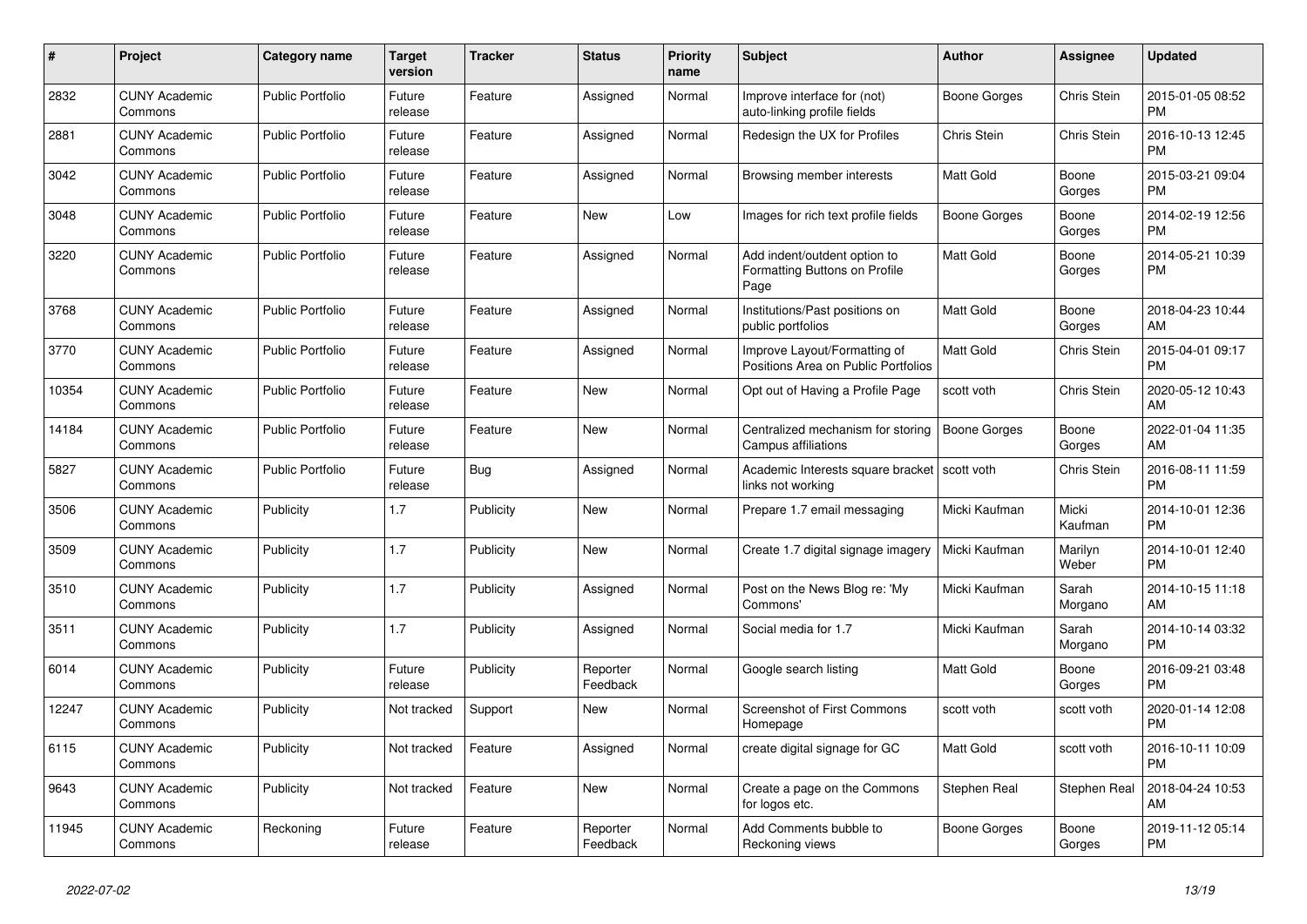| #     | Project                         | <b>Category name</b>     | <b>Target</b><br>version | <b>Tracker</b> | <b>Status</b>        | Priority<br>name | <b>Subject</b>                                                    | <b>Author</b>           | <b>Assignee</b>     | <b>Updated</b>                |
|-------|---------------------------------|--------------------------|--------------------------|----------------|----------------------|------------------|-------------------------------------------------------------------|-------------------------|---------------------|-------------------------------|
| 940   | <b>CUNY Academic</b><br>Commons | Redmine                  | Future<br>release        | Feature        | Assigned             | Low              | Communication with users after<br>releases                        | <b>Matt Gold</b>        | Dominic<br>Giglio   | 2012-09-09 04:36<br><b>PM</b> |
| 3615  | <b>CUNY Academic</b><br>Commons | Redmine                  | Not tracked              | Feature        | New                  | Low              | Create Redmine issues via email                                   | Dominic Giglio          | Boone<br>Gorges     | 2017-11-16 11:36<br>AM        |
| 10273 | <b>CUNY Academic</b><br>Commons | Registration             | Not tracked              | Support        | Reporter<br>Feedback | Normal           | users combining CF and campus<br>address                          | Marilyn Weber           |                     | 2019-09-18 10:58<br>AM        |
| 308   | <b>CUNY Academic</b><br>Commons | Registration             | Future<br>release        | Feature        | New                  | Normal           | Group recommendations for<br>signup process                       | Boone Gorges            | Samantha<br>Raddatz | 2015-11-09 05:07<br><b>PM</b> |
| 370   | <b>CUNY Academic</b><br>Commons | Registration             | Future<br>release        | Feature        | Assigned             | High             | <b>Guest Accounts</b>                                             | Matt Gold               | Matt Gold           | 2015-04-09 09:33<br><b>PM</b> |
| 5225  | <b>CUNY Academic</b><br>Commons | Registration             | Future<br>release        | Feature        | Assigned             | Normal           | On-boarding Issues                                                | Luke Waltzer            | Samantha<br>Raddatz | 2016-02-12 02:58<br><b>PM</b> |
| 11860 | <b>CUNY Academic</b><br>Commons | Registration             | Future<br>release        | Feature        | New                  | Normal           | Ensure Students Are Aware They<br>Can Use Aliases At Registration | scott voth              |                     | 2019-09-24 08:46<br>AM        |
| 3369  | <b>CUNY Academic</b><br>Commons | Reply By Email           | Not tracked              | Outreach       | Hold                 | Normal           | Release reply by email to WP<br>plugin directory                  | Matt Gold               | Raymond<br>Hoh      | 2016-03-01 12:46<br><b>PM</b> |
| 8976  | <b>CUNY Academic</b><br>Commons | Reply By Email           | Not tracked              | Feature        | Assigned             | Normal           | Package RBE new topics posting?                                   | Matt Gold               | Raymond<br>Hoh      | 2017-12-04 02:34<br><b>PM</b> |
| 6671  | <b>CUNY Academic</b><br>Commons | Reply By Email           | Not tracked              | Bug            | Assigned             | Normal           | "Post too often" RBE error<br>message                             | <b>Matt Gold</b>        | Raymond<br>Hoh      | 2016-11-11 09:55<br>AM        |
| 8991  | <b>CUNY Academic</b><br>Commons | Reply By Email           | Not tracked              | <b>Bug</b>     | Hold                 | Normal           | RBE duplicate email message<br>issue                              | Matt Gold               | Raymond<br>Hoh      | 2018-02-18 08:53<br><b>PM</b> |
| 13430 | <b>CUNY Academic</b><br>Commons | Reply By Email           | Not tracked              | <b>Bug</b>     | New                  | Normal           | Delay in RBE                                                      | Luke Waltzer            | Raymond<br>Hoh      | 2020-10-13 11:16<br>AM        |
| 16177 | <b>CUNY Academic</b><br>Commons | Reply By Email           |                          | Bug            | New                  | Normal           | Switch to Inbound mode for RBE                                    | Raymond Hoh             | Raymond<br>Hoh      | 2022-05-30 04:32<br><b>PM</b> |
| 3002  | <b>CUNY Academic</b><br>Commons | Search                   | Future<br>release        | Feature        | Assigned             | Normal           | Overhaul CAC search by using<br>external search appliance         | <b>Boone Gorges</b>     | Boone<br>Gorges     | 2020-07-15 03:05<br><b>PM</b> |
| 9729  | <b>CUNY Academic</b><br>Commons | <b>SEO</b>               | Not tracked              | Support        | New                  | Normal           | 503 Errors showing on<br>newlaborforum.cuny.edu                   | Diane Krauthamer        | Raymond<br>Hoh      | 2018-05-22 04:48<br><b>PM</b> |
| 3662  | <b>CUNY Academic</b><br>Commons | <b>SEO</b>               | Future<br>release        | Feature        | Assigned             | Normal           | Duplicate Content/SEO/Google<br>issues                            | Matt Gold               | Raymond<br>Hoh      | 2015-04-13 04:37<br><b>PM</b> |
| 13048 | <b>CUNY Academic</b><br>Commons | Shortcodes and<br>embeds | Future<br>release        | Feature        | New                  | Normal           | Jupyter Notebooks support                                         | Boone Gorges            |                     | 2020-07-14 11:46<br>AM        |
| 13331 | <b>CUNY Academic</b><br>Commons | Site cloning             | Future<br>release        | Bug            | <b>New</b>           | Normal           | Combine Site Template and Clone<br>operations                     | Boone Gorges            | Jeremy Felt         | 2021-11-19 12:39<br><b>PM</b> |
| 5182  | <b>CUNY Academic</b><br>Commons | Social Paper             | Future<br>release        | Design/UX      | <b>New</b>           | Normal           | "Publishing" a private paper on<br>social paper?                  | Raffi<br>Khatchadourian | Boone<br>Gorges     | 2016-10-13 04:12<br><b>PM</b> |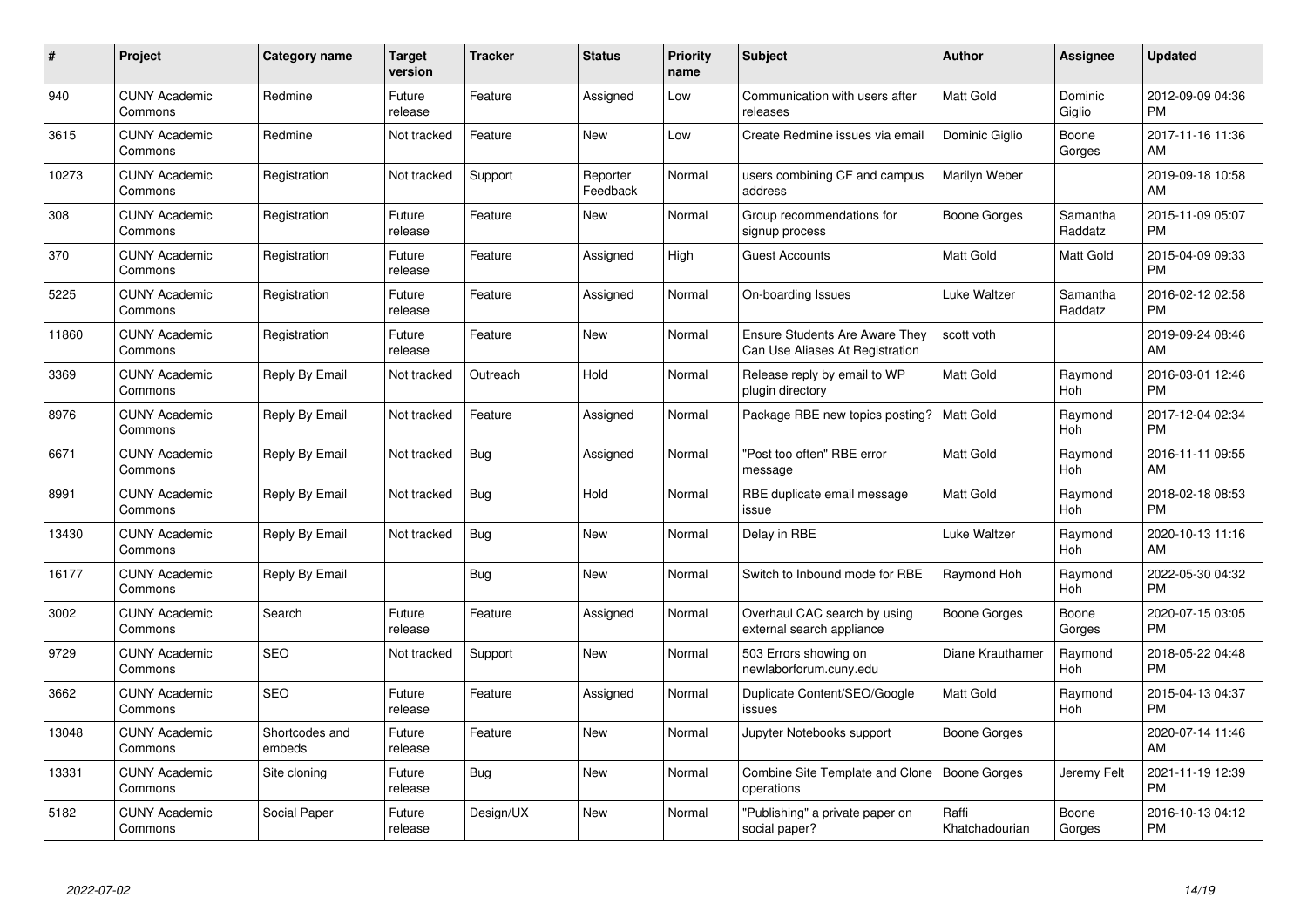| #     | Project                         | <b>Category name</b>    | <b>Target</b><br>version | <b>Tracker</b> | <b>Status</b>        | Priority<br>name | <b>Subject</b>                                                                                                                                        | Author                  | <b>Assignee</b>     | <b>Updated</b>                |
|-------|---------------------------------|-------------------------|--------------------------|----------------|----------------------|------------------|-------------------------------------------------------------------------------------------------------------------------------------------------------|-------------------------|---------------------|-------------------------------|
| 5183  | <b>CUNY Academic</b><br>Commons | Social Paper            | Future<br>release        | Design/UX      | <b>New</b>           | Normal           | Creating a new paper when<br>viewing an existing paper                                                                                                | Raffi<br>Khatchadourian | Samantha<br>Raddatz | 2016-02-02 12:09<br><b>PM</b> |
| 13975 | <b>CUNY Academic</b><br>Commons | Social Paper            | Not tracked              | Support        | Reporter<br>Feedback | Normal           | can't approve comments on Social<br>Paper paper                                                                                                       | Marilyn Weber           |                     | 2021-02-12 09:33<br>AM        |
| 5050  | <b>CUNY Academic</b><br>Commons | Social Paper            | Future<br>release        | Feature        | New                  | Low              | Making comments visible in SP<br>editing mode (SP suggestion #1)                                                                                      | Marilyn Weber           | Samantha<br>Raddatz | 2019-09-17 11:10<br><b>PM</b> |
| 5052  | <b>CUNY Academic</b><br>Commons | Social Paper            | Future<br>release        | Feature        | <b>New</b>           | Low              | Sentence by sentence or line by<br>line comments (SP suggestion #3)                                                                                   | Marilyn Weber           | Boone<br>Gorges     | 2016-02-11 10:24<br><b>PM</b> |
| 5053  | <b>CUNY Academic</b><br>Commons | Social Paper            | Future<br>release        | Feature        | <b>New</b>           | Low              | Scrollable menu to add readers<br>(SP suggestion #4)                                                                                                  | Marilyn Weber           | Samantha<br>Raddatz | 2016-04-21 05:21<br><b>PM</b> |
| 5058  | <b>CUNY Academic</b><br>Commons | Social Paper            | Future<br>release        | Feature        | New                  | Low              | Can there be a clearer signal that<br>even when comments have<br>already been made you add<br>comments by clicking on the side?<br>(SP suggestion #5) | Marilyn Weber           | Samantha<br>Raddatz | 2016-02-11 10:24<br><b>PM</b> |
| 5199  | <b>CUNY Academic</b><br>Commons | Social Paper            | Future<br>release        | Feature        | New                  | Normal           | add tables to the SP editor                                                                                                                           | Marilyn Weber           |                     | 2016-10-24 11:27<br>AM        |
| 5205  | <b>CUNY Academic</b><br>Commons | Social Paper            | Future<br>release        | Feature        | <b>New</b>           | Normal           | Social Paper folders                                                                                                                                  | Marilyn Weber           |                     | 2016-02-11 10:24<br><b>PM</b> |
| 5397  | <b>CUNY Academic</b><br>Commons | Social Paper            | Future<br>release        | Feature        | New                  | Normal           | frustrating to have to<br>enable/disable in SP                                                                                                        | Marilyn Weber           | Samantha<br>Raddatz | 2016-04-20 03:39<br><b>PM</b> |
| 5489  | <b>CUNY Academic</b><br>Commons | Social Paper            | Future<br>release        | Feature        | <b>New</b>           | Normal           | Asc/desc sorting for Social Paper<br>directories                                                                                                      | <b>Boone Gorges</b>     |                     | 2016-04-21 10:06<br><b>PM</b> |
| 8898  | <b>CUNY Academic</b><br>Commons | Social Paper            | Not tracked              | Feature        | Assigned             | Normal           | Usage data on docs and social<br>paper                                                                                                                | Matt Gold               | Matt Gold           | 2017-11-16 11:32<br>AM        |
| 5282  | <b>CUNY Academic</b><br>Commons | Social Paper            | Future<br>release        | Bug            | <b>New</b>           | Normal           | Replying via email directs to paper<br>but not individual comment.                                                                                    | Marilyn Weber           | Raymond<br>Hoh      | 2016-03-02 01:48<br><b>PM</b> |
| 5488  | <b>CUNY Academic</b><br>Commons | Social Paper            | Future<br>release        | Bug            | New                  | Normal           | Add a "last edited by" field to<br>Social Paper group directories                                                                                     | <b>Boone Gorges</b>     |                     | 2016-04-21 10:05<br><b>PM</b> |
| 7663  | <b>CUNY Academic</b><br>Commons | Social Paper            | Future<br>release        | Bug            | New                  | Normal           | Social Paper notifications not<br>formatted correctly on secondary<br>sites                                                                           | Boone Gorges            | Boone<br>Gorges     | 2018-04-16 03:52<br><b>PM</b> |
| 7981  | <b>CUNY Academic</b><br>Commons | Social Paper            | Future<br>release        | Bug            | New                  | Normal           | Social Paper comments should<br>not go to spam                                                                                                        | Luke Waltzer            | Boone<br>Gorges     | 2018-04-16 03:52<br><b>PM</b> |
| 6426  | <b>CUNY Academic</b><br>Commons | Spam/Spam<br>Prevention | Future<br>release        | Feature        | Assigned             | Normal           | Force captcha on all comments?                                                                                                                        | <b>Matt Gold</b>        | <b>Tahir Butt</b>   | 2016-10-24 02:06<br><b>PM</b> |
| 8666  | <b>CUNY Academic</b><br>Commons | Teaching                | Not tracked              | Documentation  | Assigned             | Normal           | Create Teaching on the Commons   Matt Gold<br>Resource Page                                                                                           |                         | Laurie Hurson       | 2019-09-23 03:16<br><b>PM</b> |
| 3090  | <b>CUNY Academic</b><br>Commons | Twitter page            | Future<br>release        | Feature        | Assigned             | Normal           | Prevent Retweets from showing<br>up on Commons twitter page                                                                                           | Matt Gold               | <b>Tahir Butt</b>   | 2016-10-24 11:31<br>AM        |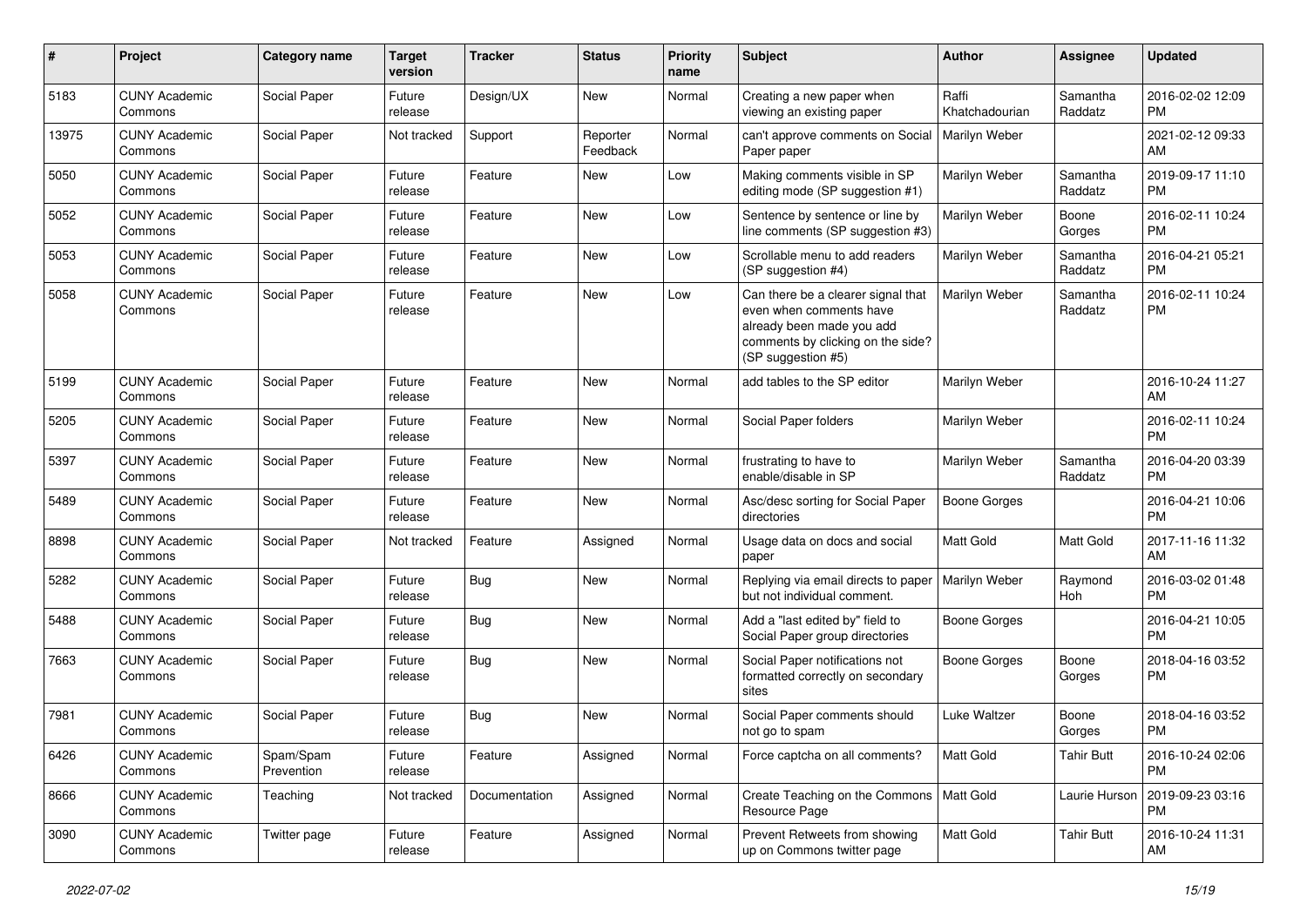| #     | Project                         | <b>Category name</b> | <b>Target</b><br>version | <b>Tracker</b> | <b>Status</b>        | Priority<br>name | <b>Subject</b>                                                                                  | Author                | <b>Assignee</b>     | <b>Updated</b>                |
|-------|---------------------------------|----------------------|--------------------------|----------------|----------------------|------------------|-------------------------------------------------------------------------------------------------|-----------------------|---------------------|-------------------------------|
| 4222  | <b>CUNY Academic</b><br>Commons | User Experience      | Future<br>release        | Design/UX      | New                  | Normal           | Add information to 'Delete<br>Account' page                                                     | Samantha Raddatz      | scott voth          | 2015-06-26 11:35<br>AM.       |
| 6298  | <b>CUNY Academic</b><br>Commons | User Experience      | Not tracked              | Design/UX      | Assigned             | Normal           | Examine data from survey                                                                        | <b>Matt Gold</b>      | Margaret<br>Galvan  | 2016-10-14 12:16<br><b>PM</b> |
| 3473  | <b>CUNY Academic</b><br>Commons | User Experience      | Future<br>release        | Feature        | Assigned             | Normal           | Commons profile: Add help info<br>about "Positions" replacing "title"                           | Keith Miyake          | Samantha<br>Raddatz | 2015-11-09 02:28<br><b>PM</b> |
| 5316  | <b>CUNY Academic</b><br>Commons | User Experience      | Future<br>release        | Feature        | Assigned             | Normal           | Prompt user email address<br>updates                                                            | <b>Matt Gold</b>      | Stephen Real        | 2016-12-21 03:30<br><b>PM</b> |
| 4661  | <b>CUNY Academic</b><br>Commons | User Experience      | Future<br>release        | Bug            | Assigned             | Normal           | Simplify Events text                                                                            | <b>Matt Gold</b>      | Samantha<br>Raddatz | 2015-10-02 09:06<br><b>PM</b> |
| 8675  | <b>CUNY Academic</b><br>Commons | User Onboarding      | Future<br>release        | Bug            | Reporter<br>Feedback | Low              | Add new User search screen calls<br>for the input of email address but<br>doesn't work with one | Paul Hebert           | Boone<br>Gorges     | 2017-10-11 11:17<br>AM        |
| 9941  | <b>CUNY Academic</b><br>Commons | Wiki                 | Not tracked              | Support        | Assigned             | Normal           | Wiki functionality                                                                              | Matt Gold             | Boone<br>Gorges     | 2018-06-26 10:57<br>AM.       |
| 11386 | <b>CUNY Academic</b><br>Commons | WordPress - Media    | Not tracked              | Support        | Reporter<br>Feedback | Normal           | disappearing images                                                                             | scott voth            | Boone<br>Gorges     | 2019-05-14 10:32<br>AM.       |
| 11449 | <b>CUNY Academic</b><br>Commons | WordPress - Media    | Not tracked              | Support        | Reporter<br>Feedback | Normal           | Cloning Media Library for JITP<br>from Staging to Production Site                               | Patrick DeDauw        | Boone<br>Gorges     | 2019-05-13 12:00<br>PM.       |
| 14483 | <b>CUNY Academic</b><br>Commons | WordPress - Media    | Not tracked              | Bug            | Reporter<br>Feedback | Normal           | Wordpress PDF Embed Stopped<br>Working after JITP Media Clone                                   | <b>Patrick DeDauw</b> | Boone<br>Gorges     | 2021-05-20 01:51<br><b>PM</b> |
| 11843 | <b>CUNY Academic</b><br>Commons | WordPress (misc)     | Future<br>release        | Design/UX      | New                  | Normal           | Tweaking the Gutenberg Editor<br>Interface                                                      | Laurie Hurson         |                     | 2022-04-26 12:00<br><b>PM</b> |
| 636   | <b>CUNY Academic</b><br>Commons | WordPress (misc)     | Not tracked              | Support        | Assigned             | Normal           | Create Lynda.com-like Table of<br>Contents for Prospective Tutorial<br>Screencasts              | Matt Gold             | scott voth          | 2016-02-23 03:12<br>PM.       |
| 2175  | <b>CUNY Academic</b><br>Commons | WordPress (misc)     | Not tracked              | Support        | Assigned             | Normal           | Subscibe 2 vs. Jetpack<br>subscription options                                                  | local admin           | Matt Gold           | 2016-01-26 04:58<br>PM.       |
| 11624 | <b>CUNY Academic</b><br>Commons | WordPress (misc)     | Not tracked              | Support        | New                  | Normal           | Change pages into posts or swap<br>database for a Commons site?                                 | Stephen Klein         | Raymond<br>Hoh      | 2019-07-09 11:04<br>AM        |
| 14074 | <b>CUNY Academic</b><br>Commons | WordPress (misc)     | Not tracked              | Support        | Reporter<br>Feedback | Normal           | page password protection problem   Marilyn Weber                                                |                       |                     | 2021-03-02 11:03<br>AM        |
| 14983 | <b>CUNY Academic</b><br>Commons | WordPress (misc)     | Not tracked              | Support        | Reporter<br>Feedback | Normal           | "Read More" tag not working                                                                     | Rebecca Krisel        | Raymond<br>Hoh      | 2021-11-23 01:17<br>PM        |
| 15767 | <b>CUNY Academic</b><br>Commons | WordPress (misc)     |                          | Support        | New                  | Normal           | Site loading slowly                                                                             | scott voth            | Boone<br>Gorges     | 2022-04-04 08:56<br>PM.       |
| 287   | <b>CUNY Academic</b><br>Commons | WordPress (misc)     | Future<br>release        | Feature        | Assigned             | Normal           | Create troubleshooting tool for<br>account sign-up                                              | Matt Gold             | Boone<br>Gorges     | 2015-11-09 06:17<br><b>PM</b> |
| 365   | <b>CUNY Academic</b><br>Commons | WordPress (misc)     | Future<br>release        | Feature        | Assigned             | Normal           | <b>Create Mouseover Tooltips</b><br>throughout Site                                             | Matt Gold             | Chris Stein         | 2015-11-09 06:18<br><b>PM</b> |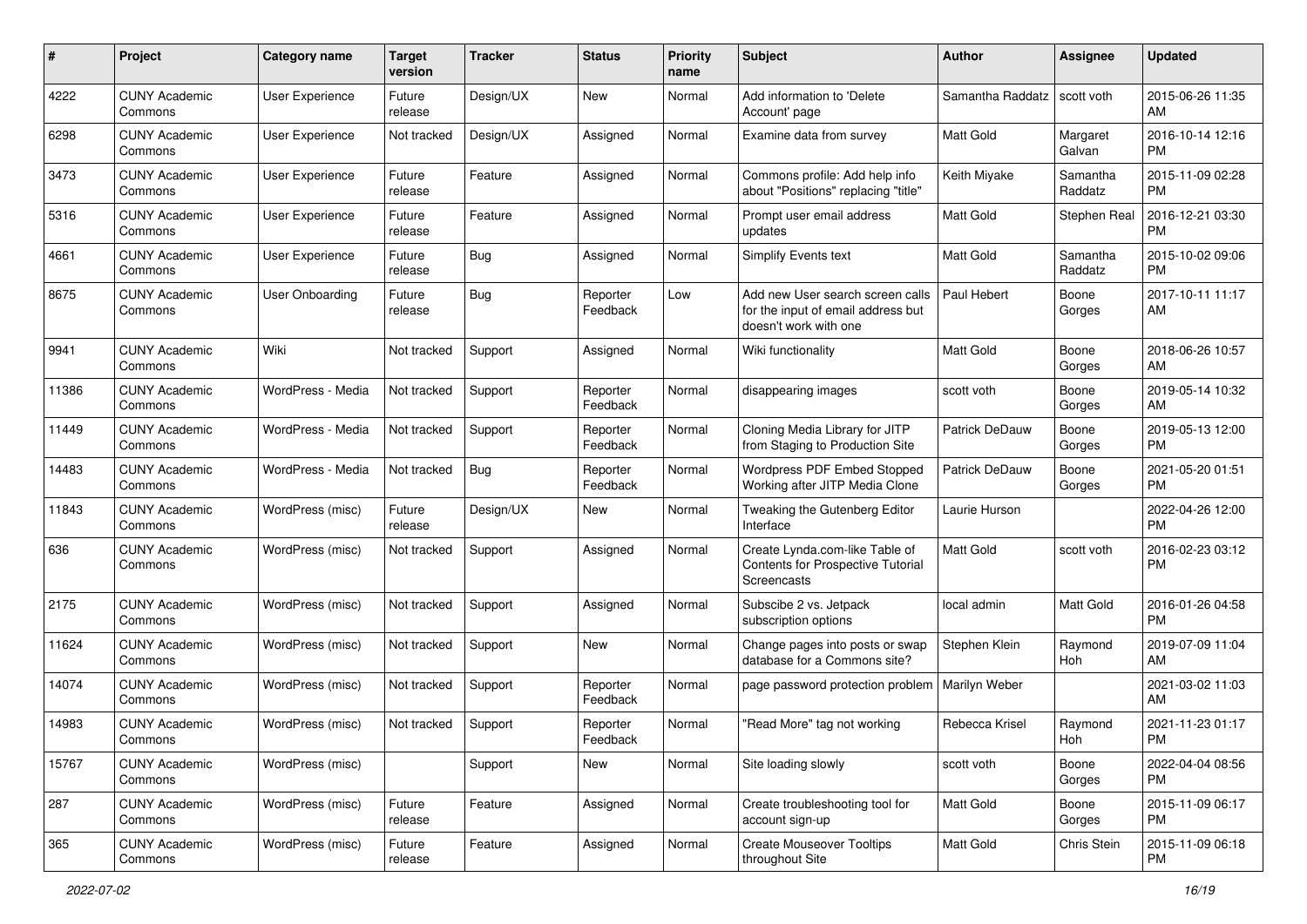| #     | Project                         | <b>Category name</b>     | <b>Target</b><br>version | <b>Tracker</b> | <b>Status</b>        | <b>Priority</b><br>name | <b>Subject</b>                                                                                               | Author                  | <b>Assignee</b>     | <b>Updated</b>                |
|-------|---------------------------------|--------------------------|--------------------------|----------------|----------------------|-------------------------|--------------------------------------------------------------------------------------------------------------|-------------------------|---------------------|-------------------------------|
| 1105  | <b>CUNY Academic</b><br>Commons | WordPress (misc)         | Future<br>release        | Feature        | Assigned             | Normal                  | Rephrase Blog Privacy Options                                                                                | <b>Matt Gold</b>        | Samantha<br>Raddatz | 2015-11-09 06:19<br>PM.       |
| 1508  | <b>CUNY Academic</b><br>Commons | WordPress (misc)         | Future<br>release        | Feature        | Assigned             | Normal                  | Share login cookies across<br>mapped domains                                                                 | <b>Boone Gorges</b>     | Boone<br>Gorges     | 2012-07-02 12:12<br><b>PM</b> |
| 3657  | <b>CUNY Academic</b><br>Commons | WordPress (misc)         | Not tracked              | Feature        | New                  | Normal                  | Create alert for GC email<br>addresses                                                                       | Matt Gold               | Matt Gold           | 2016-04-14 11:29<br><b>PM</b> |
| 3759  | <b>CUNY Academic</b><br>Commons | WordPress (misc)         | Future<br>release        | Feature        | Assigned             | Normal                  | Review Interface for Adding Users<br>to Blogs                                                                | Matt Gold               | Boone<br>Gorges     | 2015-03-24 05:52<br>PM.       |
| 6332  | <b>CUNY Academic</b><br>Commons | WordPress (misc)         | Future<br>release        | Feature        | New                  | Normal                  | Allow uploaded files to be marked<br>as private in an ad hoc way                                             | Boone Gorges            |                     | 2016-10-17 11:41<br><b>PM</b> |
| 10380 | <b>CUNY Academic</b><br>Commons | WordPress (misc)         | Future<br>release        | Feature        | In Progress          | Normal                  | Remove blacklisted plugins                                                                                   | Boone Gorges            |                     | 2022-04-26 12:00<br>PM.       |
| 13835 | <b>CUNY Academic</b><br>Commons | WordPress (misc)         | Future<br>release        | Feature        | New                  | Normal                  | Allow OneSearch widget to have<br>'CUNY' as campus                                                           | <b>Boone Gorges</b>     | Boone<br>Gorges     | 2021-11-19 12:39<br>PM.       |
| 2167  | <b>CUNY Academic</b><br>Commons | WordPress (misc)         | Future<br>release        | Bug            | Assigned             | Normal                  | <b>CAC-Livestream Plugin Issues</b>                                                                          | Michael Smith           | Dominic<br>Giglio   | 2015-01-02 03:06<br><b>PM</b> |
| 4388  | <b>CUNY Academic</b><br>Commons | WordPress (misc)         | Future<br>release        | Bug            | Assigned             | Normal                  | Repeated request for<br>authentication.                                                                      | Alice.Lynn<br>McMichael | Raymond<br>Hoh      | 2015-08-11 07:35<br><b>PM</b> |
| 6755  | <b>CUNY Academic</b><br>Commons | WordPress (misc)         | Future<br>release        | Bug            | New                  | Normal                  | Cannot Deactivate Plugin                                                                                     | Laura Kane              |                     | 2016-11-16 01:12<br><b>PM</b> |
| 9346  | <b>CUNY Academic</b><br>Commons | WordPress (misc)         | Not tracked              | Bug            | New                  | Normal                  | Clone cetls.bmcc.cuny.edu for<br>development                                                                 | Owen Roberts            | Raymond<br>Hoh      | 2018-03-06 05:35<br><b>PM</b> |
| 10040 | <b>CUNY Academic</b><br>Commons | WordPress (misc)         | Not tracked              | Bug            | Reporter<br>Feedback | Normal                  | User doesn't see full list of themes                                                                         | <b>Matt Gold</b>        | Boone<br>Gorges     | 2018-07-25 10:12<br>AM        |
| 11024 | <b>CUNY Academic</b><br>Commons | WordPress (misc)         | Future<br>release        | Bug            | New                  | Normal                  | Subsites should not show "you<br>should update your .htaccess<br>now" notice after permalink setting<br>save | Boone Gorges            |                     | 2019-01-28 01:35<br>PM.       |
| 14113 | <b>CUNY Academic</b><br>Commons | WordPress (misc)         | Future<br>release        | Bug            | Hold                 | Normal                  | Block Editor Not Working on this<br>page - Json error                                                        | scott voth              | Boone<br>Gorges     | 2021-03-05 11:01<br>AM        |
| 16245 | <b>CUNY Academic</b><br>Commons | WordPress (misc)         |                          | Bug            | Reporter<br>Feedback | Normal                  | Save Button missing on<br>WordPress Profile page                                                             | scott voth              | Raymond<br>Hoh      | 2022-06-16 03:09<br><b>PM</b> |
| 16255 | <b>CUNY Academic</b><br>Commons | WordPress (misc)         |                          | <b>Bug</b>     | New                  | Normal                  | Need to define 'MULTISITE'<br>constant in wp-config.php                                                      | Raymond Hoh             |                     | 2022-06-19 09:31<br>AM        |
| 8078  | <b>CUNY Academic</b><br>Commons | <b>WordPress Plugins</b> | Future<br>release        | System Upgrade | Assigned             | Normal                  | <b>CommentPress Updates</b>                                                                                  | Margaret Galvan         | Christian<br>Wach   | 2017-05-08 03:49<br>PM        |
| 5826  | <b>CUNY Academic</b><br>Commons | <b>WordPress Plugins</b> | Future<br>release        | Support        | Reporter<br>Feedback | Normal                  | Remove Subscription Options<br>plugin from directory                                                         | Sarah Morgano           | Sarah<br>Morgano    | 2016-10-21 04:14<br><b>PM</b> |
| 9211  | <b>CUNY Academic</b><br>Commons | <b>WordPress Plugins</b> | Future<br>release        | Support        | Reporter<br>Feedback | Normal                  | Auto-Role Setting in Forum Plugin<br>Causing Some Confusion                                                  | Luke Waltzer            | Boone<br>Gorges     | 2018-03-13 11:44<br>AM        |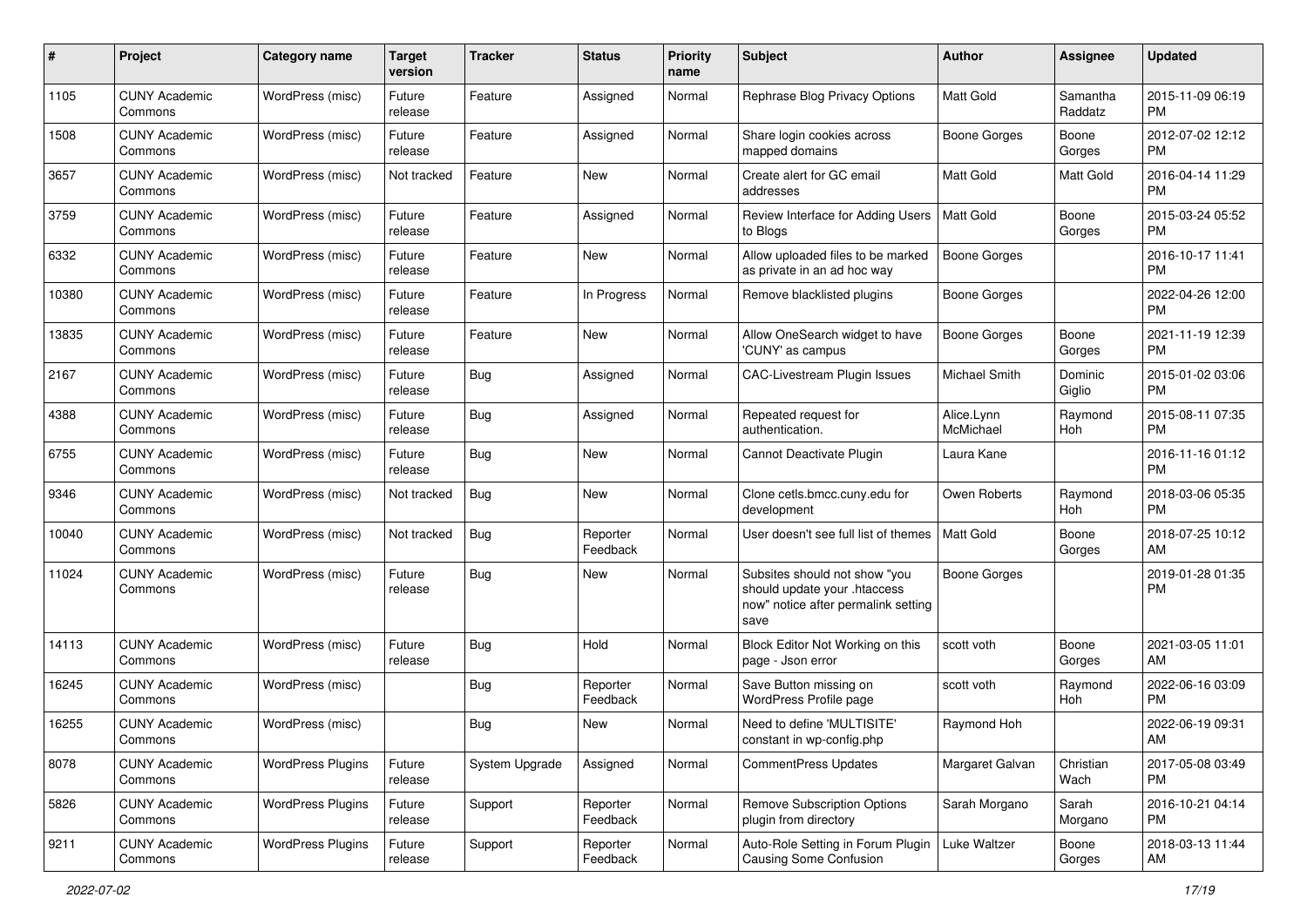| #     | Project                         | <b>Category name</b>     | <b>Target</b><br>version | <b>Tracker</b> | <b>Status</b>        | Priority<br>name | <b>Subject</b>                                                | <b>Author</b>           | <b>Assignee</b>  | <b>Updated</b>                |
|-------|---------------------------------|--------------------------|--------------------------|----------------|----------------------|------------------|---------------------------------------------------------------|-------------------------|------------------|-------------------------------|
| 11545 | <b>CUNY Academic</b><br>Commons | <b>WordPress Plugins</b> | Not tracked              | Support        | <b>New</b>           | Normal           | <b>Twitter searches in WordPress</b>                          | Gina Cherry             | <b>Matt Gold</b> | 2019-09-23 01:03<br><b>PM</b> |
| 11788 | <b>CUNY Academic</b><br>Commons | <b>WordPress Plugins</b> | Future<br>release        | Support        | Reporter<br>Feedback | Normal           | Plugin Request - Browse Aloud                                 | scott voth              |                  | 2019-09-24 08:42<br>AM        |
| 12741 | <b>CUNY Academic</b><br>Commons | <b>WordPress Plugins</b> | Not tracked              | Support        | Reporter<br>Feedback | Normal           | Tableau Public Viz Block                                      | Marilyn Weber           | Raymond<br>Hoh   | 2020-05-12 11:00<br>AM        |
| 13946 | <b>CUNY Academic</b><br>Commons | <b>WordPress Plugins</b> | 2.1.0                    | Support        | Assigned             | Normal           | <b>Custom Embed handler For</b><br>OneDrive files             | scott voth              | Raymond<br>Hoh   | 2022-05-26 10:46<br>AM        |
| 364   | <b>CUNY Academic</b><br>Commons | <b>WordPress Plugins</b> | Future<br>release        | Feature        | <b>New</b>           | Normal           | <b>Bulletin Board</b>                                         | <b>Matt Gold</b>        |                  | 2015-01-05 08:50<br><b>PM</b> |
| 497   | <b>CUNY Academic</b><br>Commons | <b>WordPress Plugins</b> | Future<br>release        | Feature        | Assigned             | Normal           | Drag and Drop Ordering on<br>Gallery Post Plugin              | <b>Matt Gold</b>        | Ron Rennick      | 2015-11-09 06:18<br><b>PM</b> |
| 658   | <b>CUNY Academic</b><br>Commons | <b>WordPress Plugins</b> | Future<br>release        | Feature        | Assigned             | Normal           | Rebulid Sitewide Tag Suggestion                               | <b>Matt Gold</b>        | Boone<br>Gorges  | 2015-01-05 08:47<br><b>PM</b> |
| 1562  | <b>CUNY Academic</b><br>Commons | <b>WordPress Plugins</b> | Future<br>release        | Feature        | Assigned             | Low              | Play with NYT Collaborative<br>Authoring Tool                 | Matt Gold               | Boone<br>Gorges  | 2015-01-05 08:47<br><b>PM</b> |
| 2223  | <b>CUNY Academic</b><br>Commons | <b>WordPress Plugins</b> | Future<br>release        | Feature        | Assigned             | Low              | Add Participad to the CUNY<br><b>Academic Commons</b>         | <b>Matt Gold</b>        | Boone<br>Gorges  | 2014-09-17 10:03<br><b>PM</b> |
| 8498  | <b>CUNY Academic</b><br>Commons | <b>WordPress Plugins</b> | Future<br>release        | Feature        | New                  | Low              | <b>Gravity Forms Email Users</b>                              | Raffi<br>Khatchadourian | Matt Gold        | 2017-10-13 12:58<br><b>PM</b> |
| 9947  | <b>CUNY Academic</b><br>Commons | <b>WordPress Plugins</b> | Future<br>release        | Feature        | Reporter<br>Feedback | Normal           | Install H5P quiz plugin                                       | Matt Gold               | Boone<br>Gorges  | 2018-09-11 11:01<br>AM        |
| 12121 | <b>CUNY Academic</b><br>Commons | <b>WordPress Plugins</b> | 2.0.3                    | Feature        | Reporter<br>Feedback | Normal           | Embedding H5P Iframes on<br><b>Commons Site</b>               | Laurie Hurson           | Boone<br>Gorges  | 2022-06-29 11:32<br>AM        |
| 16314 | <b>CUNY Academic</b><br>Commons | <b>WordPress Plugins</b> |                          | Feature        | New                  | Normal           | Install Multicollab plug-in?                                  | Raffi<br>Khatchadourian |                  | 2022-06-29 03:44<br><b>PM</b> |
| 3691  | <b>CUNY Academic</b><br>Commons | <b>WordPress Plugins</b> | Future<br>release        | Bug            | New                  | Normal           | <b>WPMU Domain Mapping</b><br>Debugging on cdev               | Raymond Hoh             | Matt Gold        | 2014-12-12 09:04<br>AM        |
| 3939  | <b>CUNY Academic</b><br>Commons | <b>WordPress Plugins</b> | Future<br>release        | Bug            | Hold                 | Normal           | Activity stream support for<br>Co-Authors Plus plugin         | Raymond Hoh             | Raymond<br>Hoh   | 2015-11-09 06:13<br><b>PM</b> |
| 6356  | <b>CUNY Academic</b><br>Commons | <b>WordPress Plugins</b> | Future<br>release        | Bug            | Reporter<br>Feedback | Low              | Should Subscribe2 be<br>deprecated?                           | Luke Waltzer            |                  | 2017-03-20 12:20<br><b>PM</b> |
| 9289  | <b>CUNY Academic</b><br>Commons | <b>WordPress Plugins</b> | Future<br>release        | Bug            | Reporter<br>Feedback | Normal           | Email Users Plugin                                            | Laurie Hurson           | Boone<br>Gorges  | 2018-10-24 12:34<br><b>PM</b> |
| 9515  | <b>CUNY Academic</b><br>Commons | <b>WordPress Plugins</b> | Not tracked              | Bug            | Reporter<br>Feedback | Normal           | Text to Speech plugin - "More<br>Slowly" checkbox not working | scott voth              | Boone<br>Gorges  | 2018-06-13 02:26<br><b>PM</b> |
| 9926  | <b>CUNY Academic</b><br>Commons | <b>WordPress Plugins</b> | Future<br>release        | Bug            | <b>New</b>           | Normal           | twitter-mentions-as-comments<br>cron jobs can run long        | Boone Gorges            | Boone<br>Gorges  | 2018-10-24 12:34<br><b>PM</b> |